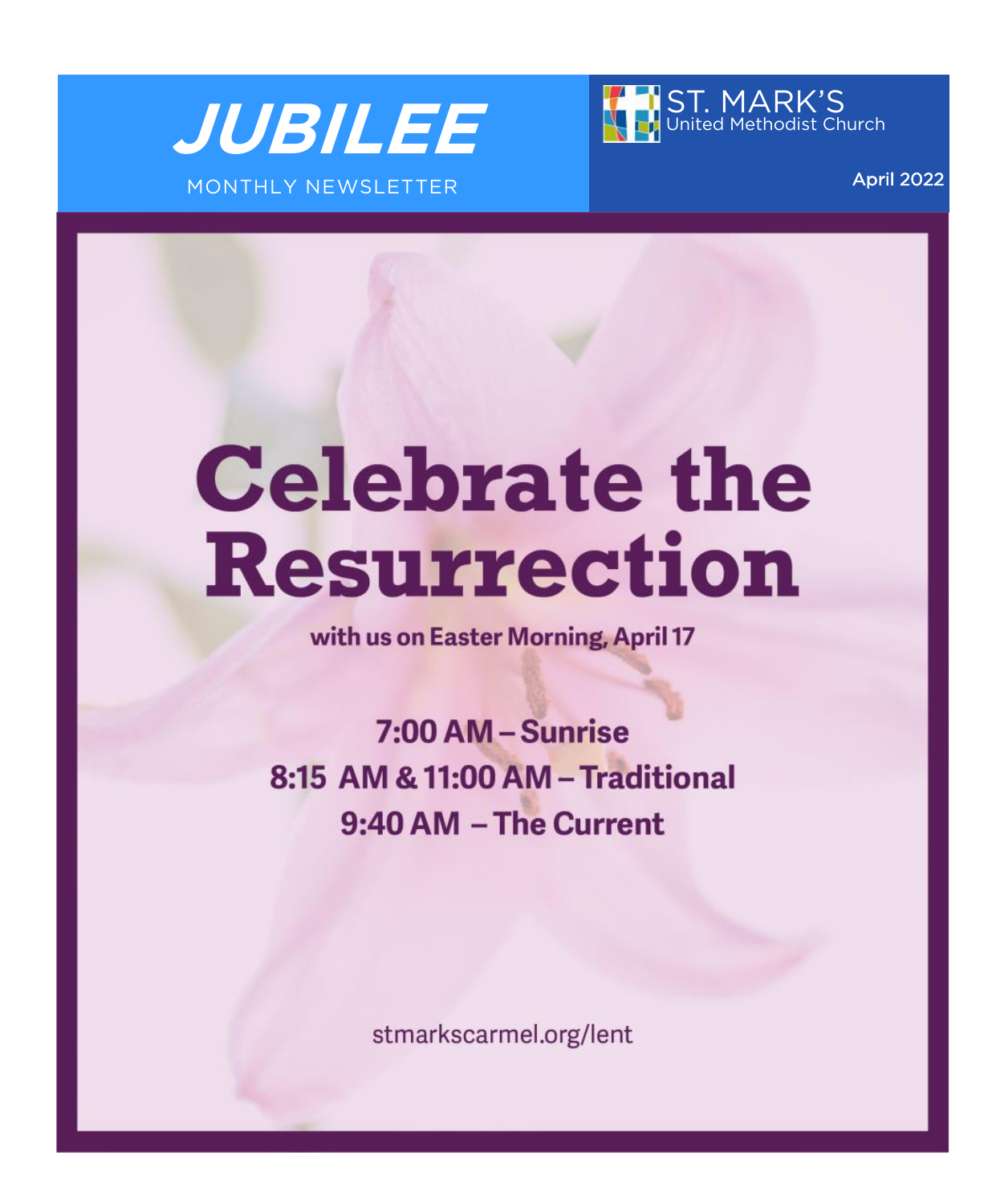# **LENT**

# **Visit [stmarkscarmel.org/lent](https://stmarkscarmel.org/lent/) for more information**

## **Easter Tree Transformation**

During Lent we are encouraged to

consider our relationship to God, focusing on what separates us from God's blessing and love. As we contemplate this we can become aware of our shortcomings, failures and sin. During these 40 days of Lent we invited mem-



bers of the congregation to bring sticks from home. (We are still looking for sticks that are 1/2" in diameter and about 2 feet long) The tree will be a tangible representation of Christ taking on our sin, our burdens and our suffering. To take the broken pieces of our lives and through the redemptive work of Christ on the cross, and the resurrection, to change this brokenness to a transformed Easter people.

# **Daily Lenten Prayers**

During Lent join us for a daily scripture reading and

prayer on Facebook. Prayers will be offered by pastors, members of staff, and various



lay leaders of St. Mark's. Join us in prayer during this season of holy preparation and anticipation for the reconciling of God and God's people by the death and resurrection of Jesus!"

## **Lent Offering Outreach Indiana Wings of Hope**

Honor someone special this Lenten season with a gift through St. Mark's Wings of Hope Campaign. Your Lenten offerings this year will benefit Outreach Indiana, an organization that provides social services, safe haven, and assistance for homeless youth and young adults in Indianapolis. Visit [stmarkscarmel.org/wingsofhope](https://stmarkscarmel.org/wingsofhope) to

complete the form online with a minimum donation of \$5.00 per card. Make



a gift In Honor, In Memory, or In Appreciation of a special person or group. Honorees will receive an Easter Card from St. Mark's acknowledging your gift and celebrating the Resurrection of Christ. Your donations are given directly to Outreach Indiana to help them continue their mission of providing hope for homeless youth!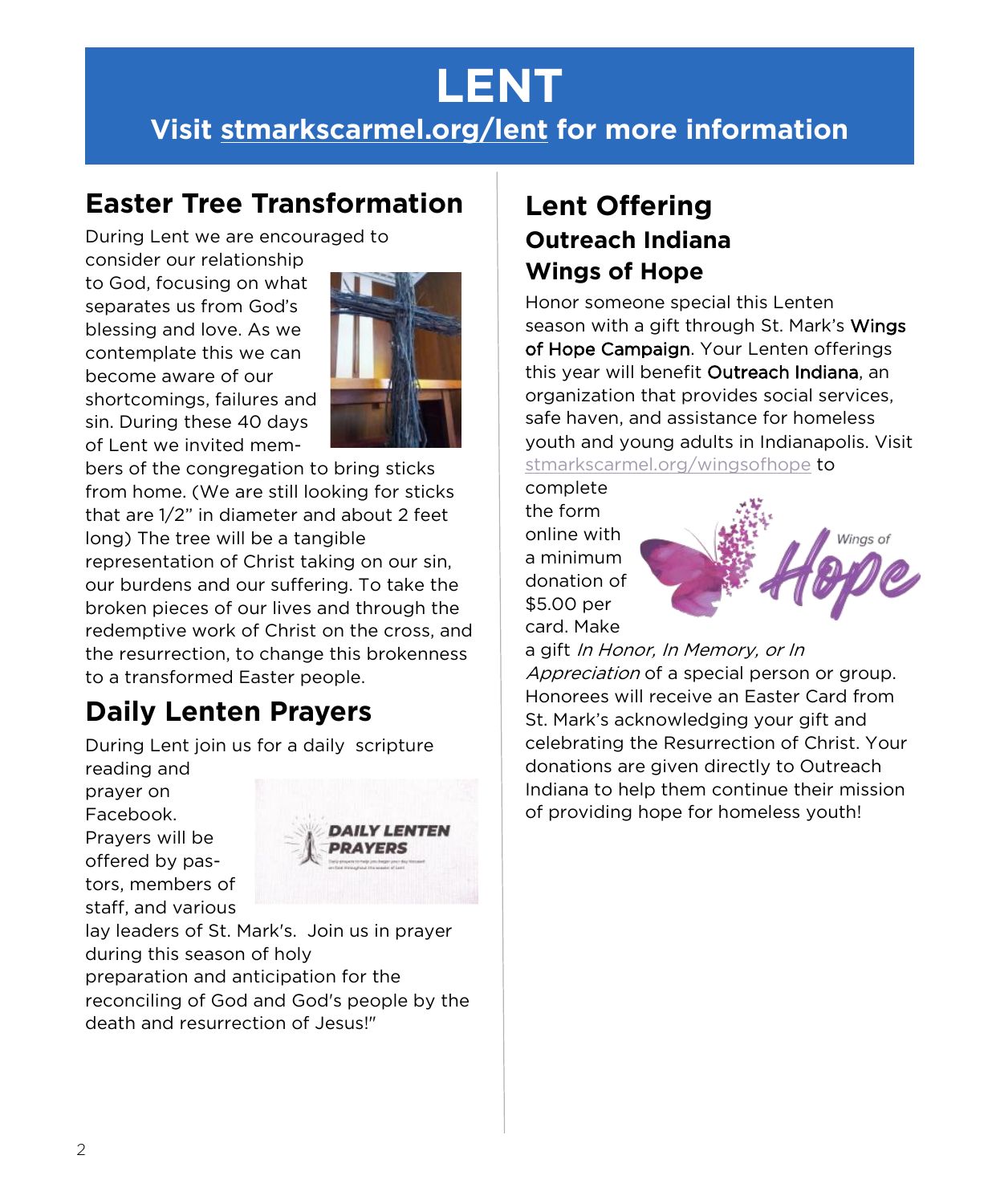## **Order Easter Flowers Now**

Each year, St. Mark's Chancel is filled with spring flowers in celebration of Easter. The flowers are provided by the congregation.

This year we will be offering Lilies, Tulips, Daffodils and Hyacinths for the cost of \$8.00 per pot and may be given in honor of, or in



memory of a friend, loved one, group, etc. There will be a listing of these gifts . You may also order online at

[stmarkscarmel.org/lent.](https://stmarkscarmel.org/lent/) The orders must be in the office by April 3 to be listed in the Easter bulletin.

\_\_\_\_\_\_\_\_\_\_\_\_\_\_\_\_\_\_\_\_\_\_\_\_\_\_\_\_\_\_\_\_\_\_\_

\_\_\_\_\_\_\_\_\_\_\_\_\_\_\_\_\_\_\_\_\_\_\_\_\_\_\_\_\_\_\_\_\_\_\_

\_\_\_\_\_\_\_\_\_\_\_\_\_\_\_\_\_\_\_\_\_\_\_\_\_\_\_\_\_\_\_\_\_

Given by:

Number of flowers @ \$8.00

 $Total $ :$ 

In Memory of:

In Honor of:

In Celebration of:

Flowers may be picked up after the 11 AM service Easter or Monday, 4/18 at the church. Please note Boston Ferns, Azaleas and Hydrangeas are not available for pickup.

### **Easter Egg Hunt Saturday, 4/16 10:00 AM Brunch | 11:00 Egg Hunt**

Bring the whole family to enjoy brunch

and an Easter egg hunt with the Easter Bunny!

The morning will start off



with brunch at 10:00 AM. This will be a pitch-in so please sign up to let us know what brunch item you'd like to bring and how many will be attending. The food will be served by volunteers and coffee and juice will be provided.

The egg hunt itself will begin at 11:00 AM in separate areas for each age. After the eggs are collected, children will then receive a treat bag and listen to a reading of the Easter story.

It promises to be wonderful fun and all are welcome so invite your friends and neighbors! Sign up today!

You may sign up at the Connection tables or online at [stmarkscarmel.org/](https://stmarkscarmel.org/easteregghunt) [easteregghunt.](https://stmarkscarmel.org/easteregghunt)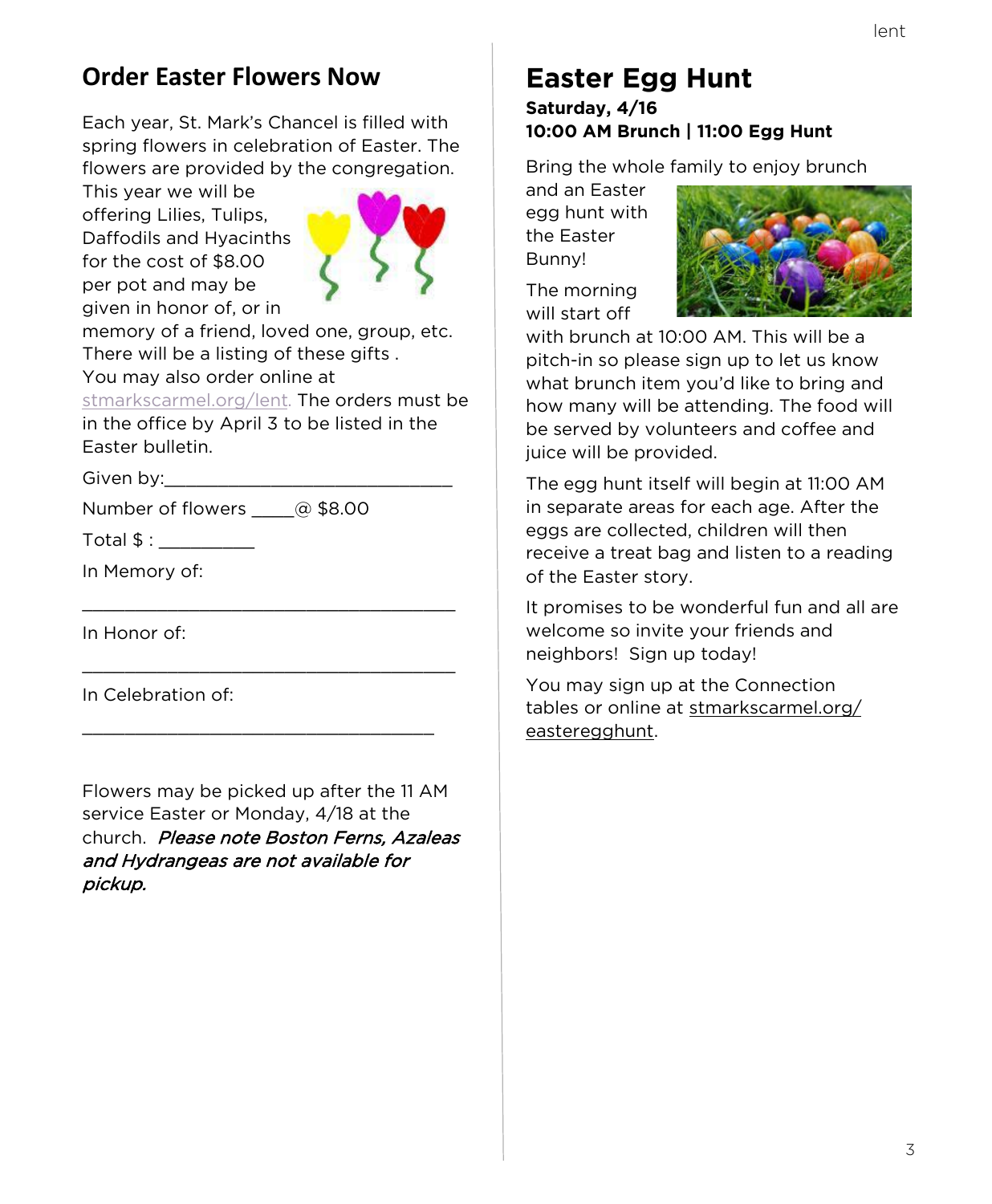**Holy Week** Palm Sunday | April 10 8:15 AM, 9:40 AM & 11:00 AM

Holy Thursday | April 14 7:00 PM

Good Friday | April 15 7:00 PM (Child care available)

# Easter Sunday | April 17

7:00 AM, 8:15 AM. 9:40 AM & 11:00 AM



# **Pick Up Prayer Books, Family Devotionals, and Lenten Gifts**

People often choose to give up something for Lent, but it is also a great time to rest in daily prayer and contemplation. Pick up your copies of family activities and adult devotionals and prayer books from the shelves in the church entrance or table near the Café. Adults can choose either Eyes on Jesus or a Come to the Light daily prayer booklet. Free Lenten coins and cross tokens are also available.



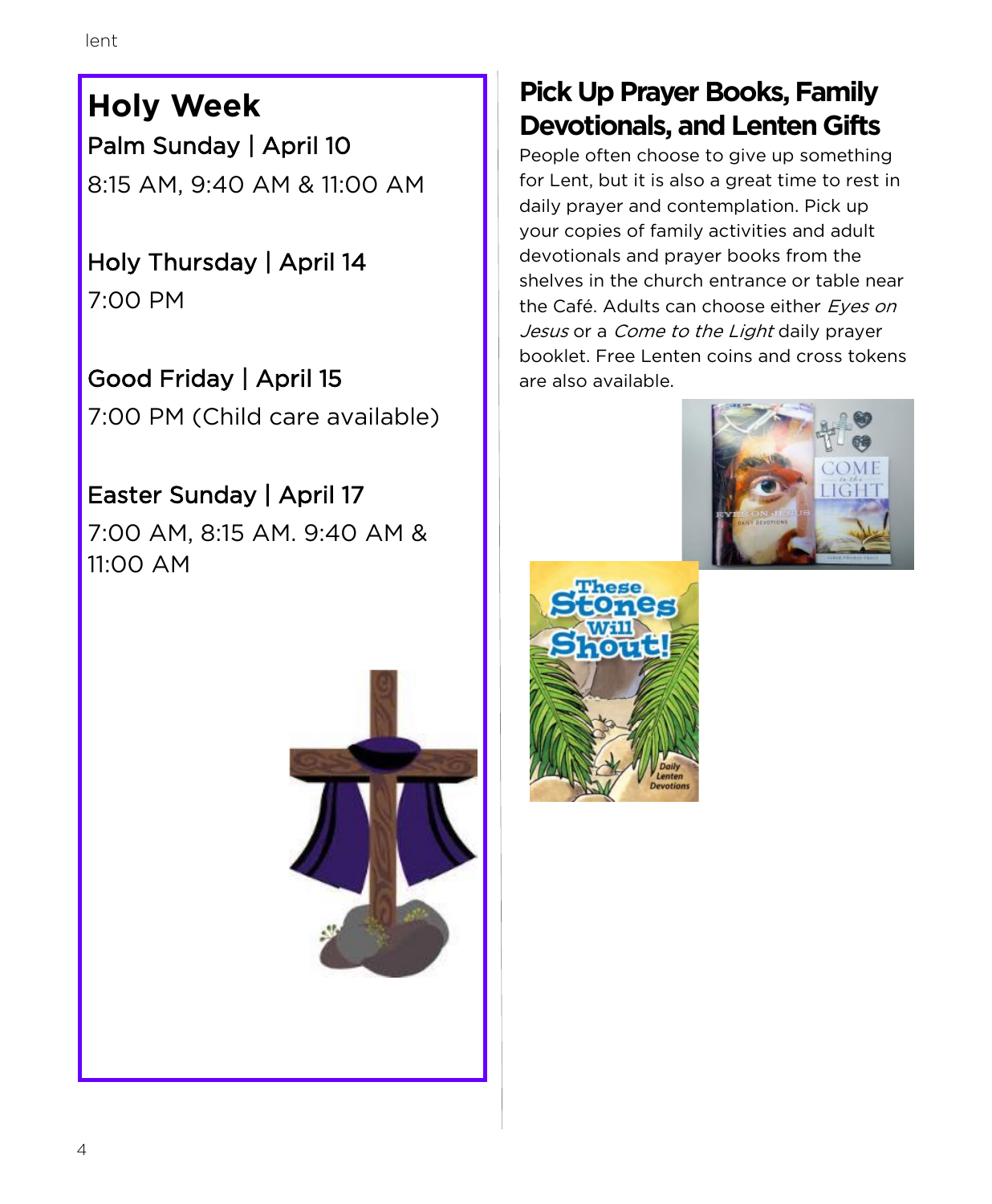# **The Pastor's Place Dr. Brian White, Lead Pastor**

Dear Co-workers in Christ,

Easter is almost here! As I think about Easter this year I can't help but think about the past couple of years and how the anticipation of Easter was during the worst of the COVID-19 experience. Two years ago we celebrated Easter in our homes with a video worship experience. While it was better than nothing it was less than satisfying. Last year, as we built up to Easter, we had a lot of nervousness and trepidation. Some of our thoughts were: How can we make the environment safer? What if too



many people come in person? What if too few people come in person? Will it feel like an Easter celebration if we limit the number attending or add other restrictions? All of these things made the build up to Easter full of anxiety.

Today, as I look forward to Easter, I know that we are in a very different place. When I was a teenager there was a popular song by Carly Simon titled, "Anticipation." The first line to the song is, "We can never know about the days ahead, but we think about them anyway." It is true that we do not know about the days ahead but I have to say that I am living in a state of anticipation right now.

I am anticipating the things that God is doing in our congregation. The way the building renovations are allowing us to gather, to share in recreational activities, to study, and to worship is new and exciting ways.

I am anticipating sacred moments as we worship during this season of preparation. I look forward to the palms and processing to shouts of "Hosannah." I look forward to the somber contemplation of Maundy Thursday and Good Friday and the eerie sacredness of "Were You There" sung in a darkened sanctuary.

I am anticipating seeing happy children at our Easter Brunch and Egg Hunt on April 16. I look forward to watching their faces as they play and as they hear the Easter story.

I am anticipating the jubilant celebration of Easter morning. I look forward to welcoming the sunrise and we celebrate the son's rise. I look forward to the choir singing, to brass playing, to pre-school made butterflies, and to a blow out celebration of the resurrection of Christ!

Oh, what a difference a year makes!

I hope you are living in anticipation right now as well. I believe God has great things for the people of God at St. Mark's UMC and in the world. Romans 8:19 says, "For the creation waits in eager expectation . . ." As God's creation, let us wait in eager anticipation of all that God has in store for us!

In Christ's service, Brian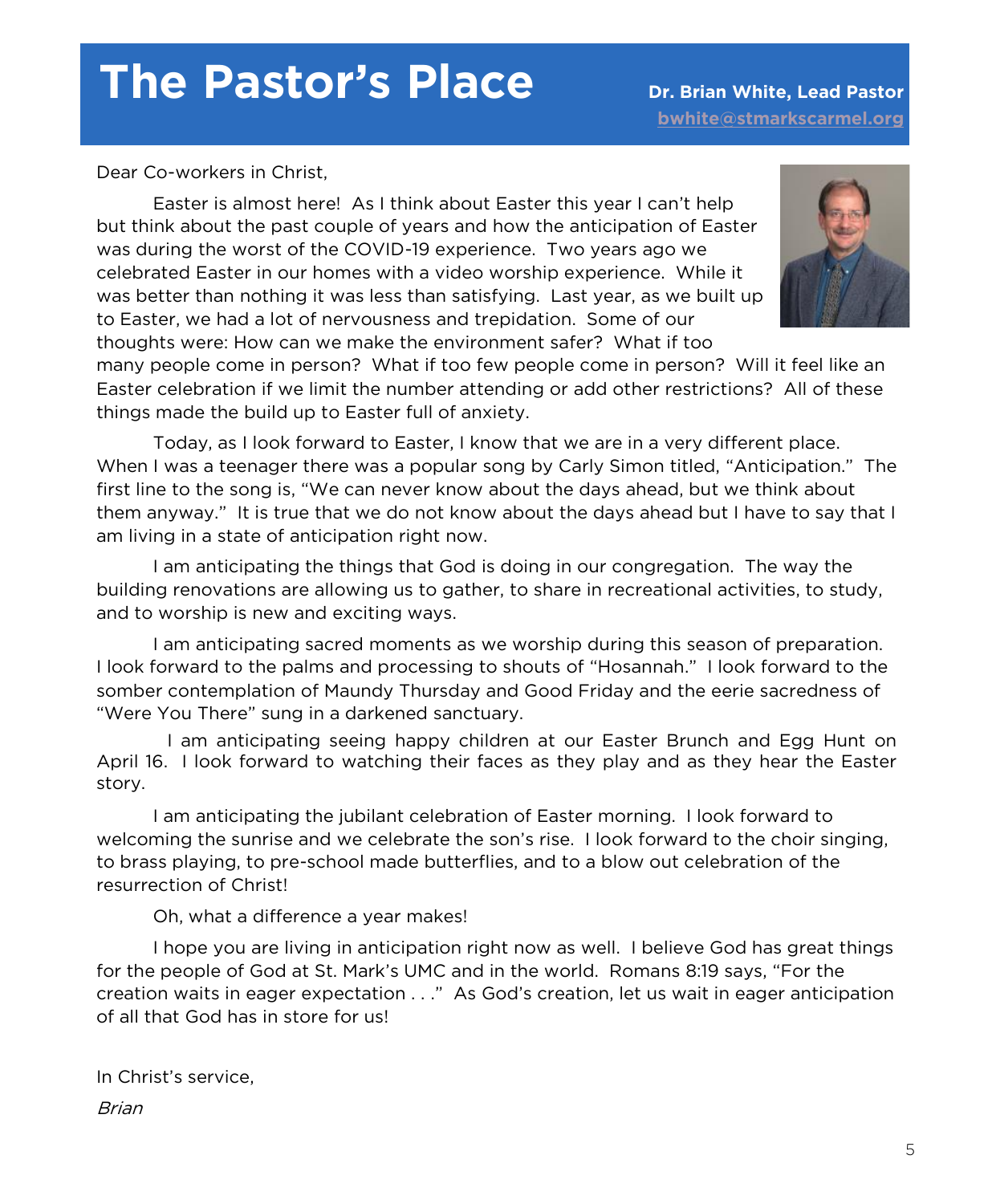# **The Pastor's Place Julia Gonzales, Associate Pastor**

 **[jgonzales@stmarkscarmel.org](mailto:jgonzalas@stmarkscarmel.org)**

Dear St. Mark's,

Long ago, when Methodism was just a movement and not a full denomination, John Wesley used a method called itinerant preaching to establish different Methodist societies. He would hop on his horse and ride to different towns, spreading the Good News and meeting people where they were. That practice of having a pastor travel from one town or church to another is a practice that continues to this day. It reminds us that The United Methodist Church is a connectional church, no church standing alone. It also



helps keep pastors humble as we look at the big picture and recognize that the work of an individual church has to go beyond any one of us. The work of the church cannot rest solely in the hands of a pastor, but must be with the people.

Knowing this academically and living it out are two different things. As part of my call to be a pastor in The United Methodist Church the bishop has appointed me to a new placement. Starting July 1, 2022 I will be serving as the solo pastor of Main Street United Methodist in Kokomo, IN. Kyle and I are feeling the full range of emotions and reactions from sadness at saying goodbye and excitement for the work that God is continuing to do with us and will continue to do at St. Mark's. These emotions are all part of the process, but I take comfort in the truth that the Church is bigger than just one person and the truth in Jeremiah's words. (Jeremiah 29:11-14 CEB) "I know the plans I have in mind for you, declares the Lord; they are plans for peace, not disaster, to give you a future filled with hope. When you call me and come and pray to me, I will listen to you. When you search for me, yes, search for me with all your heart, you will find me." Let us continue to do the work that God has called us to do, to trust and seek knowing that God will reveal.

Take care,

Julia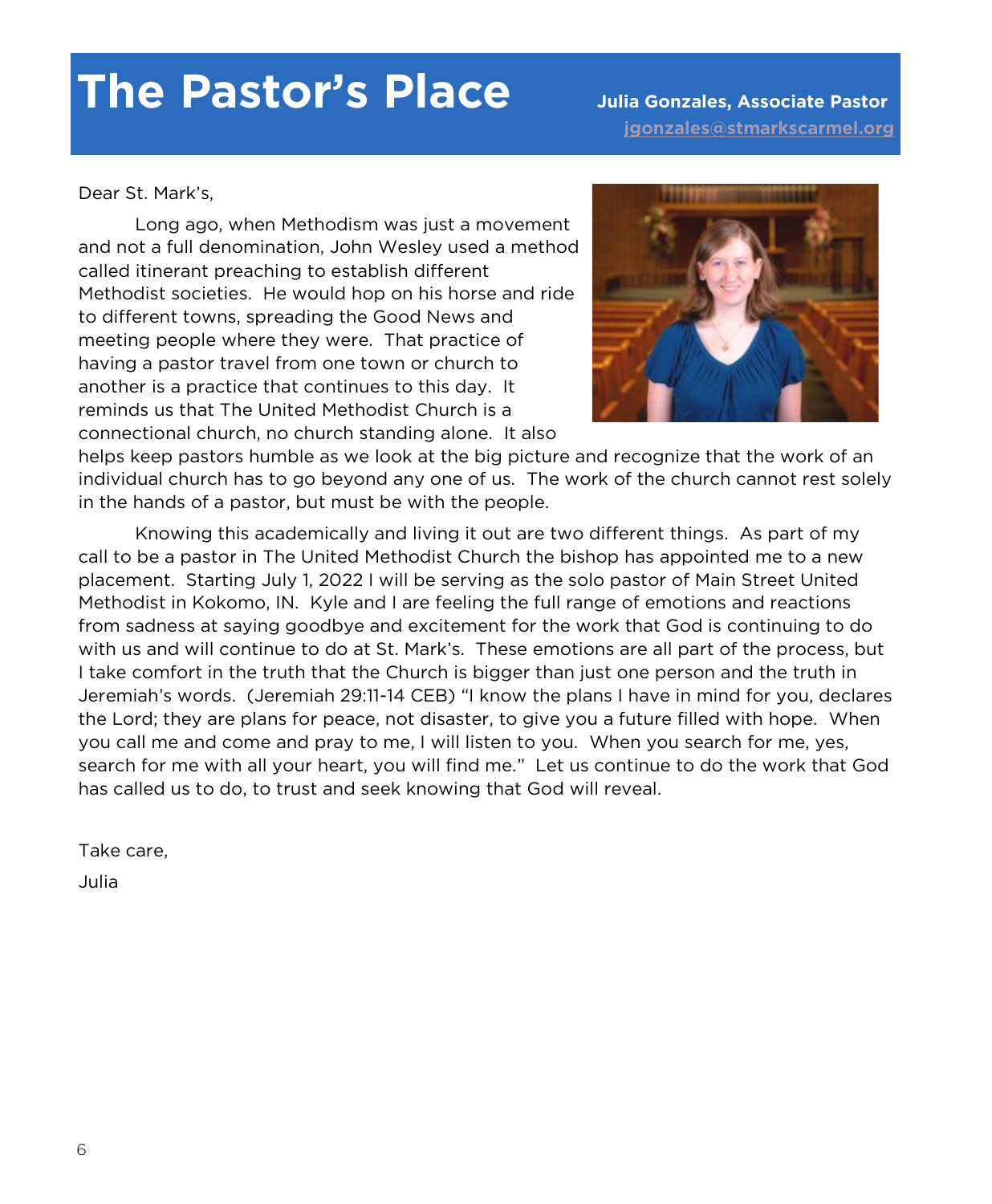# **Mission Focus**

Stephanie Cohen, Missions Coordinator [scohen@stmarkscarmel.org](mailto:scohen@stmarkscarmel.org)



# **Did you Know?**

- With roots in the United Methodist Church, Fletcher Place Community Center was started in 1872, as a small outreach in the South side of downtown Indianapolis. This year they celebrate 150 years of supporting families, youth and homeless all year long! Fletcher Place strives to compassionately provide programs that ease the burden of low to moderate income individuals who struggle with life's basic needs. Hunger and financial deficiencies continue to be a reality in Indianapolis, especially during the pandemic.
- Fletcher Place provides programs such as a Free Thrift Store, Food Pantry, Christmas Program, Golden Age, Hot Meals, and daily distribution of sack meals.
- Last year Fletcher Place provided over 39,000 meals to hungry families through the food pantry.
- FPCC is currently transitioning to expand the reach of their services, partnering with Southeast Community Services (SECS), who are located at nearby 901 S. Shelby. SECS have provided a limited food pantry, coaching for employment, education, access to financial support, helping families move toward financial independence, as well as HealthNet health clinic. This exciting new partnership combines services of both centers, highlighting their expertise in assisting families with a continuum of care, while also allowing the current space on Prospect to be focused on their preschool program, REACH Early Learning.

# **How Can I Help?**

- Donate to Fletcher Place's food pantry (Instant Oatmeal packets, Canned Veggies, Fruit and Meat, Canned Soups, Canned Chili, Rice; Beans, and Cereal).
- Donate financially in the Mission envelopes or give online at [stmarkscarmel.org/give.](https://secure.etransfer.com/EFT/custom/smumc/BlockCode/donation1.cfm?d2org=SMUMC&d2tool=donate)
- Volunteer to help cook and serve one Friday a month at Fletcher Place.

For more information, visit [stmarkscarmel.org/missions](https://stmarkscarmel.org/missions/) or [fletcherplacecc.org.](https://fletcherplacecc.org/)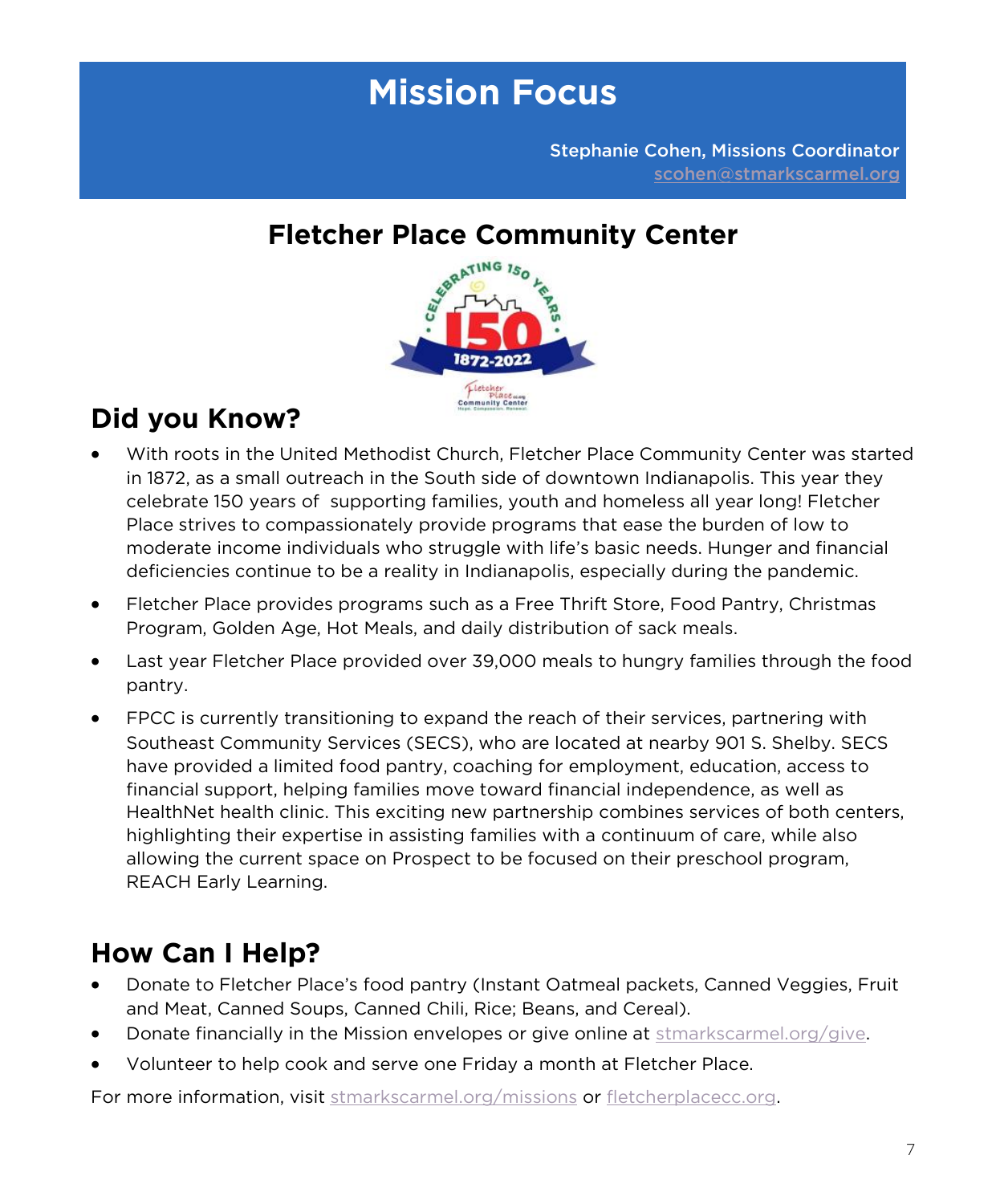# **Donation & Service Opportunities**

## **Blood Drive**

**Sunday, April 24 | 8:00 AM– 1:00 PM**

EMERGENCY NEED for blood donations: The ongoing COVID-19 crisis, a series of tragedies in the Midwest and decreased holiday



donations have resulted in a dangerously low blood supply – the lowest in a decade – and a potential crisis for our communities. Donations are needed immediately, or patients' lives could be at risk. Please consider being a blood donor at your local Versiti location or at St. Mark's on April 24! Contact Mindy Davis at

[Melinda.kay.moores.davis@gmail.com](mailto:Melinda.kay.moores.davis@gmail.com) for more info. Sign up online at [stmarkscarmel.org/signups..](https://stmarkscarmel.org/signups/)

## **Fletcher Place Breakfast**

**Friday, April 22** 

### Breakfast now at 901 S. Shelby Street

NEW LOCATION & NEW DAY FOR **BREAKFAST** 

SERVING! St. Mark's has long provided breakfast, once a month, for Fletcher Place Community Center. We are



excited for the return of serving hot meals in person, to the Fletcher Place community, at their new location, which includes new meal schedules. St. Mark's will now continue to provide breakfast on the fourth FRIDAY morning of each month. Volunteers meet at St. Mark's, load up supplies, drive to Fletcher Place, where meals are cooked and served. Thank you for helping keep hungry Indianapolis fed! Contact Stephanie Cohen for more info at [scohen@stmarkscarmel.org](mailto:scohen@stmarkscarmel.org) or sign up today at [stmarkscarmel.org/](https://stmarkscarmel.org/signups/) [signups.](https://stmarkscarmel.org/signups/) 

# **Changing Footprints Sending Shoes to Ukraine**

Help is needed to collect and sort shoes for a 5000 pair shipment to Ukrainian refugees, in the next few weeks! Bring your friends, family, your small group, coworkers, and anyone age 5 & older. Sitting down while sorting is available. If non-vaccinated, you must wear a mask. Sorting location is 10291 N. Meridian St., Indianapolis.



Signup at [bit.LY/CFsign-up](https://www.signupgenius.com/go/4090f49acad28abf94-changing) to see sorting dates and times needed and sign up directly with Changing Footprints. Have shoes to donate but can't go to a sorting time? – Bring your donated shoes to St. Mark's designated drop off box inside door #2. For questions about sorting or if you'd like to arrange an alternate time for your group that's not listed, contact Bob Broughton at [Indybroughton@yahoo.com](mailto:Indybroughton@yahoo.com) or 317-727-4186.

–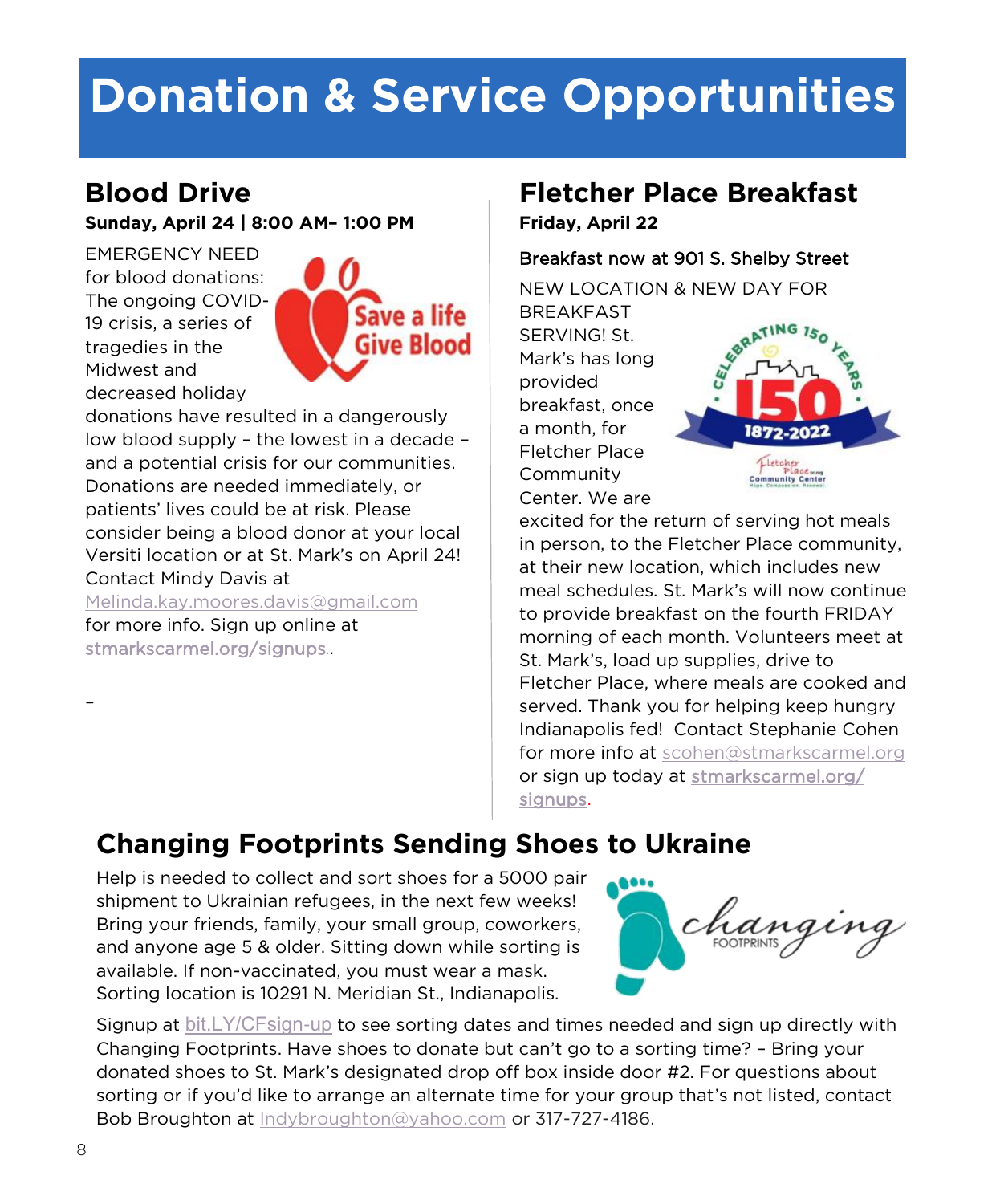## **Brightwood Community Center**

Help is needed at Brightwood Community Center Food Pantry



"I was hungry, and you gave me something to eat." Brightwood Community Center, 2140 N. Arsenal Ave, Indianapolis, is providing food for families at various locations near BCC every second Tuesday & Wednesday of each month. Your hands can help!

- Tuesday from 12:00 2:30 p.m. to sort and box food
- Wednesday from 2:00 5:00 p.m. to box perishables and load recipient's cars in food distribution

Please contact Diane Newton for exact location, more information, and to sign up at 317-288-4523 or [joediane244@att.net.](mailto:joediane244@att.net)

# **Night Without a Bed**

### **Saturday, April 30**

The Night Without A Bed campaign launches April 1, 2022. Join Family



Promise for the sleepout Saturday, April 30 at University United Methodist Church.

Most of us have warm and comfortable beds to sleep in each night. Family Promise receives daily calls from families in Indianapolis seeking shelter. Thanks to the support from #NightWithoutABed last year, \$200,000 was raised to support the Apartment Shelter Program! Help is needed to keep those units rented. Can you spend a night without your bed to raise awareness and support? Visit [stmarkscarmel.org/night](https://stmarkscarmel.org/night-without-a-bed)[without](https://stmarkscarmel.org/night-without-a-bed)-a-bed for more info and to join Team St. Mark's!

# **Food Pack**

THANK YOU to all who helped at our recent Rice Meal Food Pack, with Midwest Mission Distribution Center. We packed 14,460 rice & veggie meals that will be shipped to those hungry families in need. We enjoyed serving together while having fun and fellowship! Because you give, St. Mark's gives!

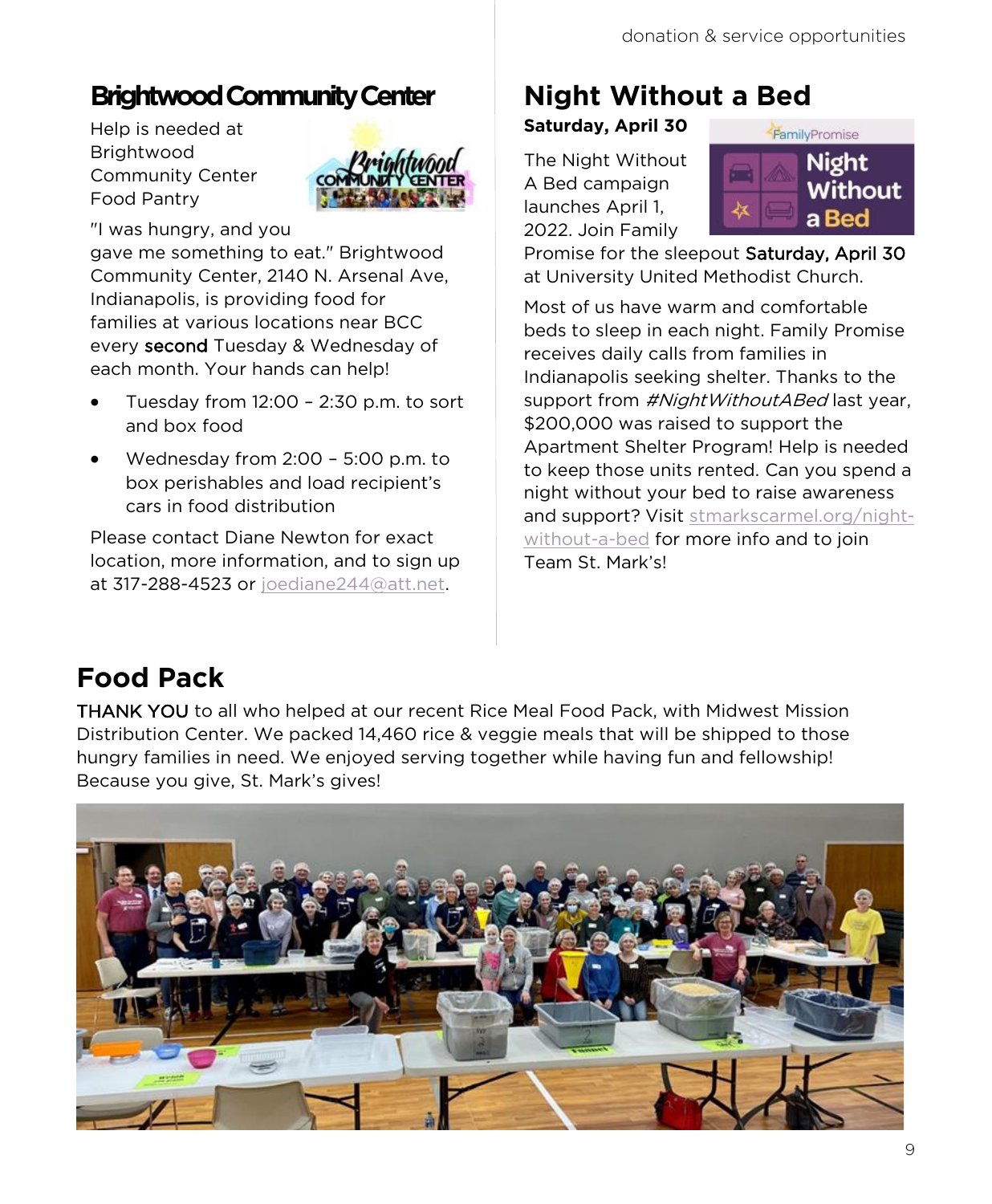# **Club 56 Mission Camp**

**Monday, June 13—Thursday June 16 9:00 AM—1:00 PM**

Incoming and outgoing  $5^{th}$  &  $6^{th}$ graders are invited to participate in St.



Marks' annual Mission Camp. Youth will learn about the importance of mission outreach while safely serving others and having fun fellowship! Register at [stmarkscarmel.org/signups](https://stmarkscarmel.org/signups/) by June 9. Contact Stephanie Cohen with questions at [scohen@stmarkscarmel.org.](mailto:scohen@stmarkscarmel.org)



# **Because You Give, St. Mark's Gives!**

Thank you for your generous support of the missions of St. Mark's. Since the March newsletter we have given to:

- Fletcher Place Community Center: 64 meals served, 10 bags of food and household supplies, 15 containers of oatmeal, 50 hygiene bags packed by Confirmation Class
- Midwest Mission Distribution Center: 14,460 rice meals from Food Pack
- Mission Guatemala: \$3338 (updated amount)
- Outreach Indiana: 5 bas of clothes, 5 bags of snack foods, 1 backpack
- Second Helpings: 21 bags of cooking supplies
- Third Phase Christian Center: 4 bags of food and household supplies
- Travel Size Toiletries for Homeless Shelters: 7 bags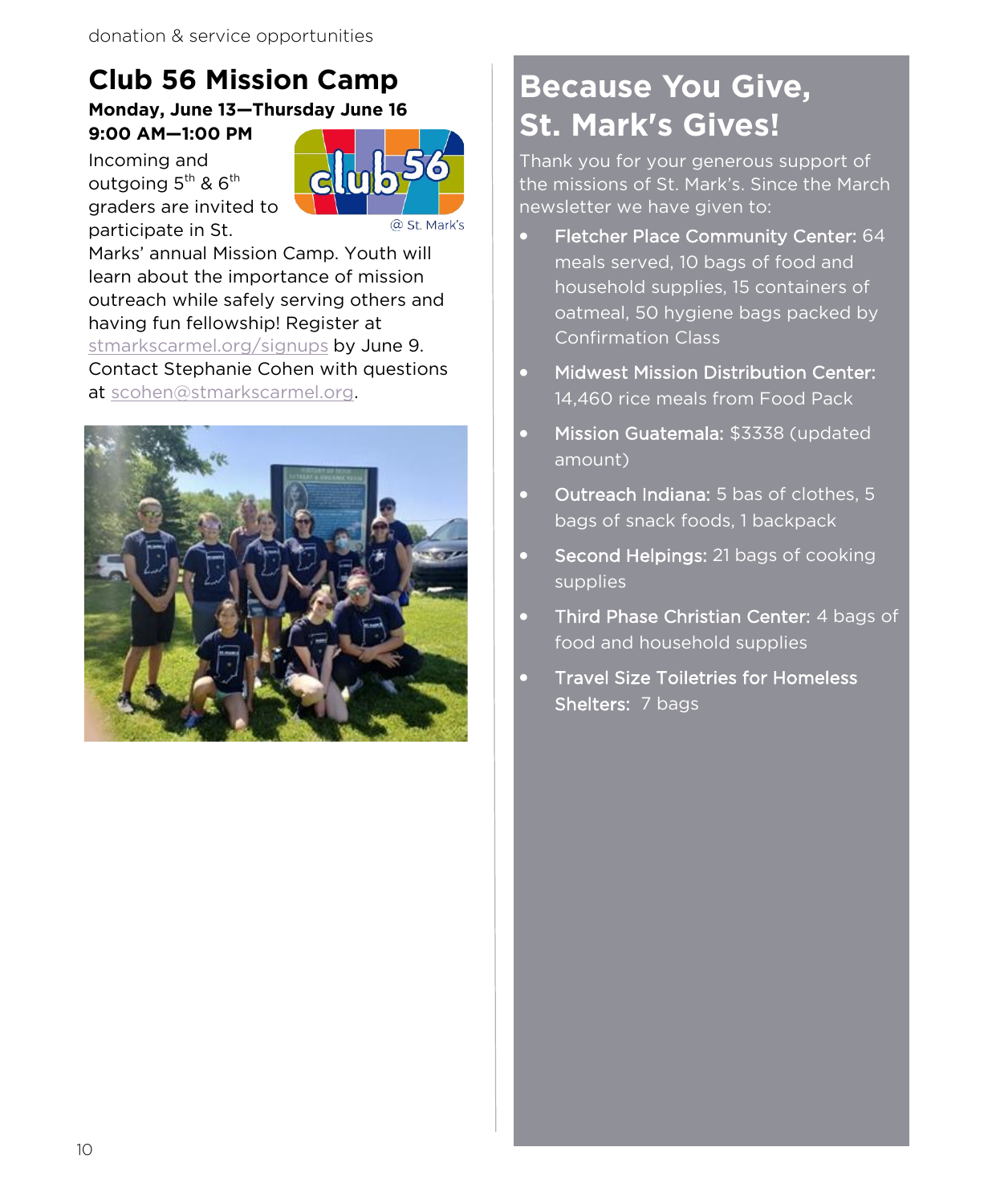

## **Sunday Morning Offerings**

### NURSERY & TODDLER CARE 8:15 AM, 9:40 & 11:00 AM

Staffed by experienced, caring adults and teens, our nursery is here to help care for our littlest members.

### KIDZ LEARN & GROW | 9:40 AM & 11:00 AM

Children have a blast learning about God, beginning with Worship followed by lively & age-appropriate programs taught by a trained team of enthusiastic volunteers. We'll enjoy Bible Stories, experiment, crafts, and games!

### CLUB 56 | 9:40 AM

For students entering fifth and sixth grade. Club 56 weaves together Bible instruction, some theology, service projects and relationship building. All 5th & 6th graders are welcome to come join the fun! Feel free to invite friends, grandchildren, and neighbors!

#### KIDZ MUSIC & PRAISE | 11:00 AM

Make a Joyful Noise to the Lord with in-person and hybrid programming during this fun-filled hour each week. Children participate in this high energy class that incorporates music, drama, art & puppets. Contact Joyce Click, [jclick@stmarkscarmel.org](mailto:jclick@stmarkscarmel.org) for for a Zoom invitation to participate in the class. Kidz Music & Praise will be singing with the Adult Choir on Palm Sunday at the 11:00 AM service.

#### ADDITIONAL OPPORTUNITIES

- Check out the Connect with Kidz website at [stmarkscarmel.org/](https://stmarkscarmel.org/kidzconnect/) [kidzconnect/](https://stmarkscarmel.org/kidzconnect/) to find weekly Kidz Church, Club 56 and Kidz Music & Praise resources.
- Join our [St Marks Kidz Facebook](https://www.facebook.com/groups/stmarkskidz) page to watch a weekly Bible Story, worship and get family activity ideas .

## **Mothers of Preschoolers (MOPS)**

#### **9:30 AM—11:15 AM**

4/21 | Make Love Your Legacy with Seana Scott

4/28 | Must-Do Indiana Childhood **Checklist**  with Katy Mann

#### Women Supporting Women. MOPS continues

to grow. Come join together with a group of women who just get it (and drink a cup of coffee while it is still warm!). Our MOPS group meets on Thursday



MOPS

mornings for fellowship and learning with children's programming available for infants and preschoolers. There are also monthly MOPS Moms' Night Out events, family play dates, and child-free monthly coffee/brunch dates. Learn more at [mopsatst.marks@gmail.com.](mailto:mopsatst.marks@gmail.com)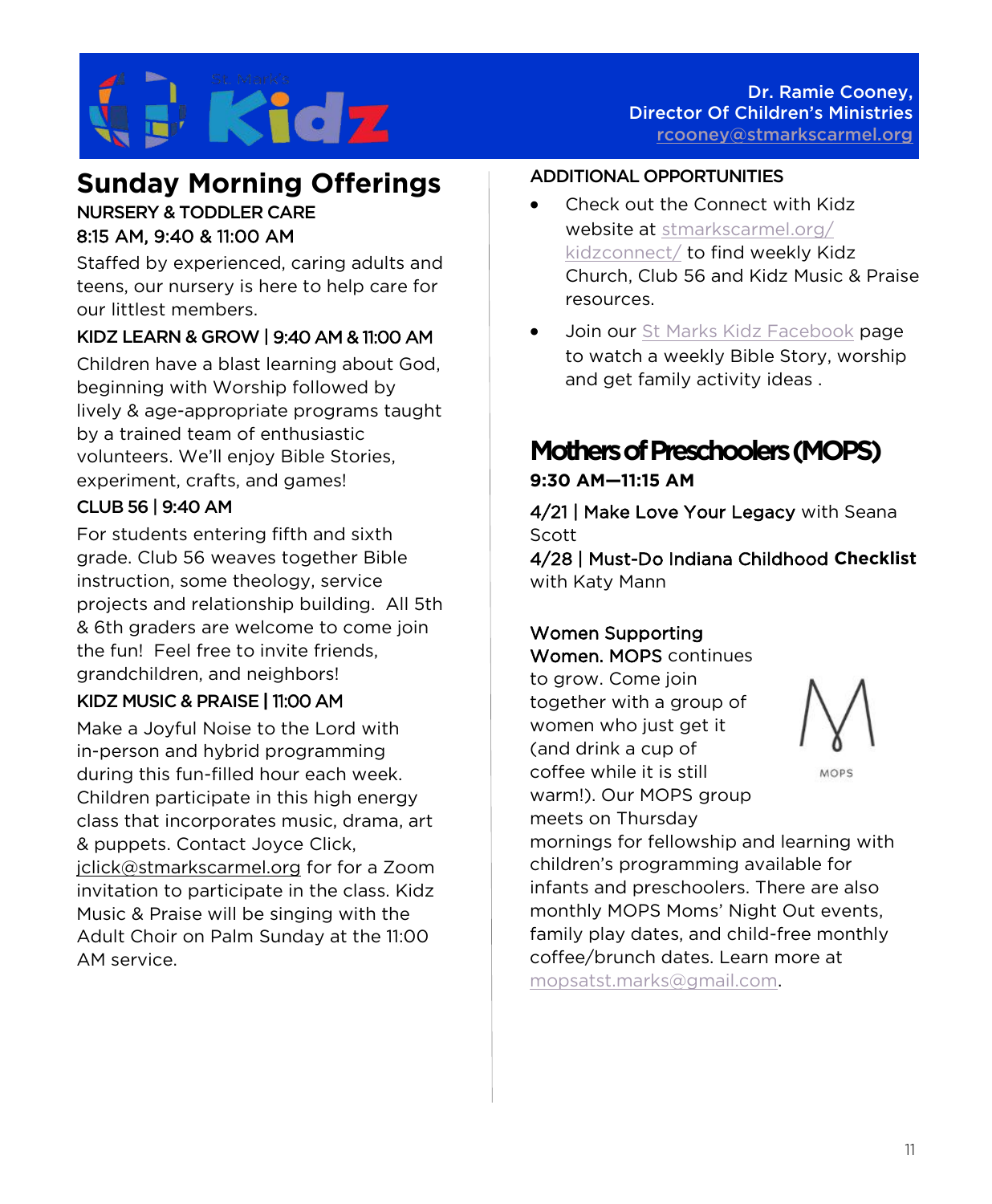## **Preschool Dine-Out Fundraiser** Papa Murphy's | Wednesday, 4/13

People love eating pizza; it tastes great, comes with so many topping options, and can even be healthy too! This month, satisfy your pizza cravings and help the St. Mark's Preschool at the same time by buying from Papa Murphy's Take and Bake Pizza at 1950 E Greyhound Pass in Carmel between 12-7p. More details available at [stmarkscarmel.org/events/.](https://stmarkscarmel.org/event-cal/)

## **VBS Help Needed! Monday 7/11—Friday 7/15**

Volunteer leaders and donations needed this summer for Monumental VBS. Contact Children's Education team at [kidzchurch@stmarkscarmel.org](mailto:kidzchurch@stmarkscarmel.org) if you are interested in serving as a VBS team leader. For donation needs visit [stmarkscarmel.org/signups.](https://stmarkscarmel.org/signups/)

## **Save the Date Celebrating 3 Year Olds Sunday, May 8**

Toddler Recognition Sunday will be on Sunday, May 8th for three-year olds at St. Mark's. Families are invited to send a picture of their toddler to [kidzchurch@stmarkscarmel.org](mailto:kidzchurch@stmarkscarmel.org) by 5/4 (even if they cannot attend on 5/8).

## **Kidz Music & Praise Lunch & Learn Family Social Sunday, April 24 | 12:00 PM—1:00 PM**

Parents and children are invited to learn, socialize, and play musical games in Cornerstone Commons. Lunch provided, all ages welcome.

## **Summer Camp with Impact 2818**

Church camp is designed to help children



**IMPACT 2818 EVENTS** Church Camp Residential & Day Events Six Indiana Locations

thrive on their spiritual journey. The United Methodist Churches of Indiana offers excellent camps through Impact 2818: Outdoor Ministries. In addition to lots of fun, summer church camp can also provide transformational experiences in the life of a child. St. Mark's is looking to coordinate summer camp sessions this summer to help children build community with others from our church while also meeting many other children from across the state. Information on individual and family camps in Indiana is available at [impact2818.org/camps/.](https://impact2818.org/camps/) Early registration closes 4/15/2022.

# **Club 56 Upcoming Events**

**Friday, 4/22, 6:00 PM – Saturday, 4/23 12:00 PM**

Lock-ins are a chance for 5th & 6th grade students to gather together, play games, watch movies, and grow closer to each other, all while also spending some time in prayer and devotion. Any



youth, male and female, in grades 5 and 6 are welcome to attend. Guys will sleep in the Middle School Room (Room M) and ladies in the High School room (Room N). Pizza and snacks will be provided on Friday evening and breakfast on Saturday morning. Cost \$10 per student. For more information visit [stmarkscarmel.org/youth.](https://stmarkscarmel.org/youth/)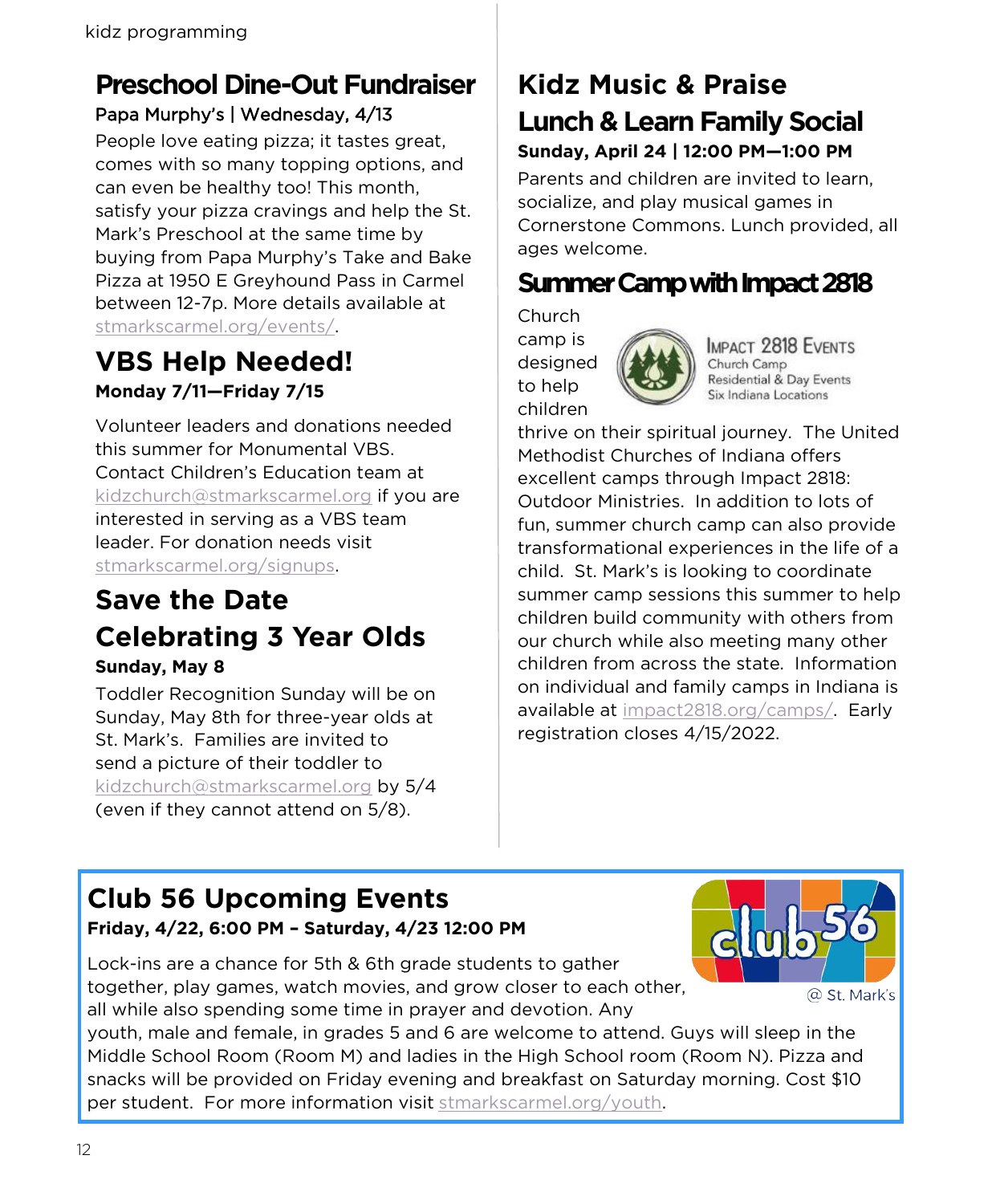

## **Weekly Gatherings**

SUNDAY MORNING

## Club 56 (grades 5 – 6) | 9:40 AM

Students in 5th and 6th grade will meet in the lower-level den. As always, inviting friends is encouraged! For more info visit [stmarkscarmel.org/club56/](https://stmarkscarmel.org/club56/)

### Cornerstone AM– Middle School | 9:40 AM

Middle School students will meet in Room M where we'll read and discuss God's word and interactively apply it to everyday life. We'll use the Bible, videos/movies, and anything else we can think of to learn and have fun. Inviting friends is always encouraged. Contact Aaron Koenig, [aaron.koenig@wellpoint.com.](mailto:aaron.koenig@wellpoint.com)

SUNDAY EVENING

.

#### Cornerstone Fellowship (grades 7-12) | 5:00 PM

We gather weekly in Cornerstone Commons for a time of games, fellowship, worship, a quick message, and small groups. We hope to be able to serve dinner each week as well.

## WEDNESDAY EVENING Lenten Bible Study | 3/2-4/13 | 5:00 PM

In-person & Instagram Live.

### THURSDAY EVENINGS DKB@Starbucks | 5:00 PM-7:00 PM

DKB will be at the Starbucks at 131<sup>st</sup> Street and Hazel Dell Parkway from 5:00 PM to 7:00 PM. Feel free to join him for conversation, coffee, or just to catch up. Parents are welcome as well.

# **Upcoming Events**

- 4/3 | No Cornerstone Fellowship
- 4/10 | Cornerstone Fellowship
- 4/17 | No Cornerstone Fellowship (Easter)
- 4/24 | Cornerstone Evening Out Great Times
- 5/15 | Cornerstone Cookout 5:00 PM—7:00 PM

## 5/20-5/22—Spring Retreat-Epworth Forest

## **Spring Retreat** EPWORTH CENTER

### Friday, May 20—Sunday, May 22

You can count on this being a wonderful time to grow together in faith and friendship. As always, we request that you come with a heart to learn and an expectation to encounter God.

We will NEED parents/adults to help drive and spend the night with us. Please indicate your willingness to help when you sign up your student(s).

Any students currently in 6<sup>th</sup> through  $12<sup>th</sup>$  grade are invited to attend. Cost \$95 per youth. Signup at [stmarkscarmel.org/](https://stmarkscarmel.org/signups/) [signup..](https://stmarkscarmel.org/signups/)

## **Summer Events**

## Sunday, 6/19– Saturday, 6/25 | Port Huron, MI Workcamp

Sign up at [stmarkscarmel.org/workcamp.](https://stmarkscarmel.org/workcamp/)

# Sunday, 7/24– Friday, 7/29

Week of Hope Sign up at [stmarkscarmel.org/weekofhope](https://stmarkscarmel.org/weekofhope/)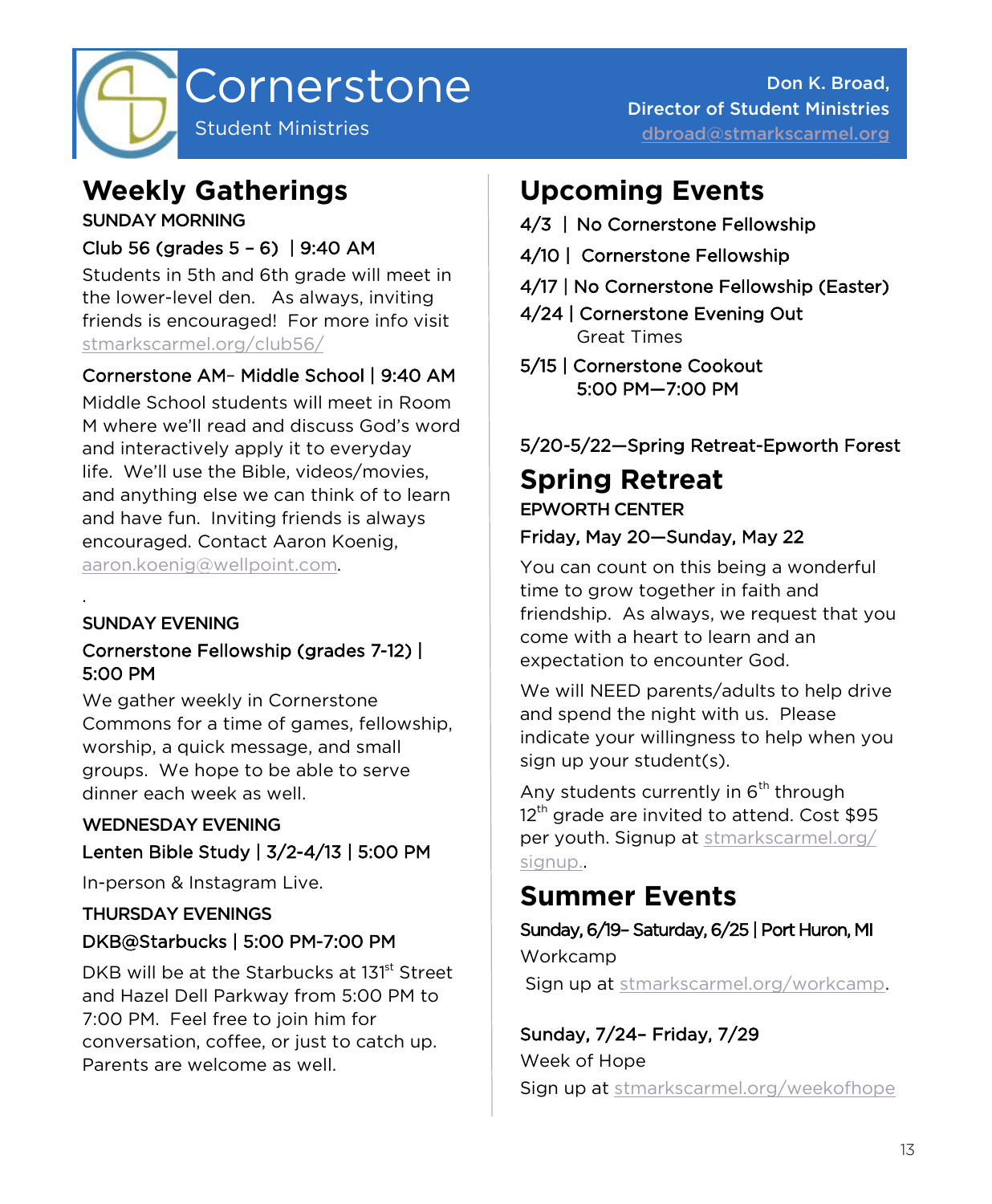# **Adult Discipleship**

Dr. Jennifer Cloud-Buckner, Adult Discipleship Coordinator [grow@stmarkscarmel.org](mailto:grow@stmarkscarmel.org)

## **Simply Good News**  WEDNESDAYS, 4/20-6/22, 6:30 AM & 9:30 AM

#### Led by Pastor Brian White | Hybrid online and Room B/C | Book \$14

The Gospel means good news. But if the message has been around for 2,000 years, what makes it significant today? What's so "good" about stories involving damnation, violence, and a God who sacrifices his only son? Bible scholar N.T. Wright shows how Christians today have lost sight of what



the "good news" of the gospel really is. In Simply Good News, Wright takes us back in time to reveal how the gospel's original audience in the 1st century would have received Jesus' message. He offers a clear and thoughtful analysis of what the "good news" really is, applies it to our lives today, and reveals its power to transform us.

## **Forgiveness Study**  THURSDAYS, 4/14-5/19, 9:30-11:00 AM

Led by Judy Woempner | Hybrid online and Room B/C | Study Guide \$12 or Full Book is \$15, Bundle price for both is \$22.

If your mind is stuck in overdrive because you repeatedly play back others' offenses, this study of Forgiving What You Can't Forget is for you. As author Lysa TerKeurst shares her deeply personal journey with forgiveness, resentment,



and searching for peace, you'll learn a stepby-step plan to let go of bound-up resentments, to free yourself from hurt, to disempower triggers that hijack your emotions, and to deal with difficult relationships. This group will follow the video study guide, and the optional full book is available. (Buy both at a discounted Bundle price).

# **Chasing Vines: Finding Your Way to an Immensely Fruitful Life**

### FRIDAYS 4/15-5/20, 9:30-11:00AM

Led by Stephanie Cohen | Hybrid online and Room B/C | Study Guide is \$11 or Optional full book is \$14, Bundle price for both is \$20.

Does the field of your life feel like rocky soil? Beloved Bible teacher Beth Moore explores the ways God delights in watching things grow--and how the vineyard holds the secret to a more abundant and meaningful life as we abide in the vine of Christ. If you've ever tended your



own garden, you know that the fruit is the most delicious when you've seen it grow. As she traces the metaphor through Scripture, Beth Moore uncovers how every part of our own lives—even the rockiest soil—can be used to make a difference for God's kingdom. This study will be using the Study Guide (\$11). You can bundle with the full book for a total of \$20. Individual full book is \$14.

Sign up at stmarkscarmel.org/studygroups or on the Grow Connection tables.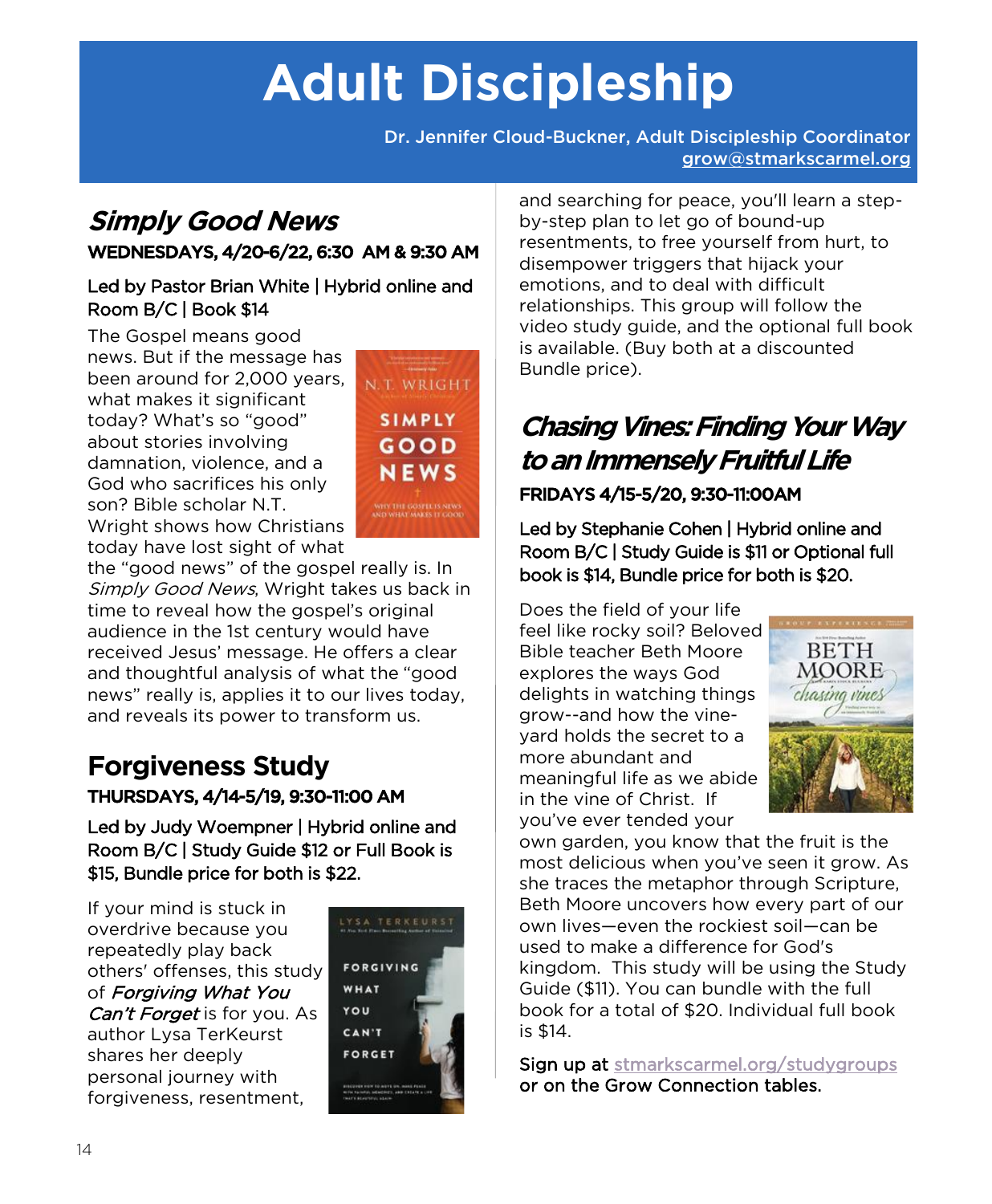## **Racial Dialogue Circles**  Tuesdays, April 12-May 10 | 6:30-8:30PM | Room B/C

The Social Justice Committee is hosting a 5 week series of discussions called Racial Dialogue Circles with the assistance of former District Superintendent Rev. Michelle Cobb and E4Potential Living, Inc. From the training website: "In our society, today, we find that people and groups are hesitant to engage with 'others' who are from a different race or culture. This hesitation is found in School Districts, Municipalities, Churches and Businesses. E4Potential Living, Inc. provides training that equips individuals and organizations to engage with others who are of a different race or culture. This engagement has the potential of bringing about individual and community transformation."

There will be 12 participants, of which we are seeking 6 interested of our congregation. The meetings are 2 hours long starting at 6:30 pm on the dates of April 12, 19, 26; May 3, 10. The expectation is to attend all 5 sessions. For questions, contact the Social Justice Chair, Ken Steppe [\(ksteppe@aol.com\).](mailto:ksteppe@aol.com?subject=Racial%20Dialogue%20Circles) Please sign up at [stmarkscarmel.org/studygroups.](https://stmarkscarmel.org/studygroups/)

## **Fertility Struggles Encouragement Group**

### April 14, May 12 | 6:00-7:00PM | Lemon's Bakery & Café (at Needler's Market)

This monthly encouragement group is offering support to women who have had struggles with fertility and miscarriages. If you are interested in joining this group, email Pastor Julia at [jgonzales@stmarkscarmel.org.](mailto:jgonzales@stmarkscarmel.org?subject=Fertility%20Struggles%20Encouragement%20Group)

# **Widows Encouragement Group**

### March 31, then 2 meetings per month in April and May | 6:00-7:30PM | Room B/C

Our new Encouragement Group for those who have been widowed—whether recently or long ago—has begun! Call the office or email Jennifer Cloud-Buckner [\(grow@stmarkscarmel.org\)](mailto:grow@stmarkscarmel.org?subject=Widows%20Encouragement%20Group) for updated details, or sign up at [stmarkscarmel.org/](stmarkscarmel.org/studygroups) [studygroups.](stmarkscarmel.org/studygroups) This group is a chance to find a listening ear through shared experiences, anniversaries, unexpected griefs and joys, and all the new practicalities one experiences in widowhood.

## **Sunday Morning Groups** 9:15 AM (after the early service)

- Venture Class (Room B/C)
- Sun AM Encouragement Group (for those dealing with care of aging parents. Call church office or email [grow@stmarkscarmel.org](mailto:grow@stmarkscarmel.org?subject=Encouragement%20Group%20-%20caregiving) for info.

### 9:40 AM

- Open Doors/Open Ideas (Room L): Led by Chuck Blair, discussing the Wired Word and watching videos on Christian themes.
- Cutting Edge (Room G/H + Online): Led by Steve Click, discussions in this class follow the weekly lectionary.
- Foundations & Friendships (Room J/K + Online). Continuing Holy Disunity now through April.

### 11:00 AM

• Reel Spirituality (Online, some weeks in Room G/H as well) - watching films with Christian themes at home and then discussing together during meeting.

15

**Sign up and see more info at [stmarkscarmel.org/studygroups](https://stmarkscarmel.org/studygroups/) or on the GROW Connection Tables in the Gathering Area.** Questions? Email Jennifer Cloud-Buckner [\(grow@stmarkscarmel.org\).](mailto:grow@stmarkscarmel.org)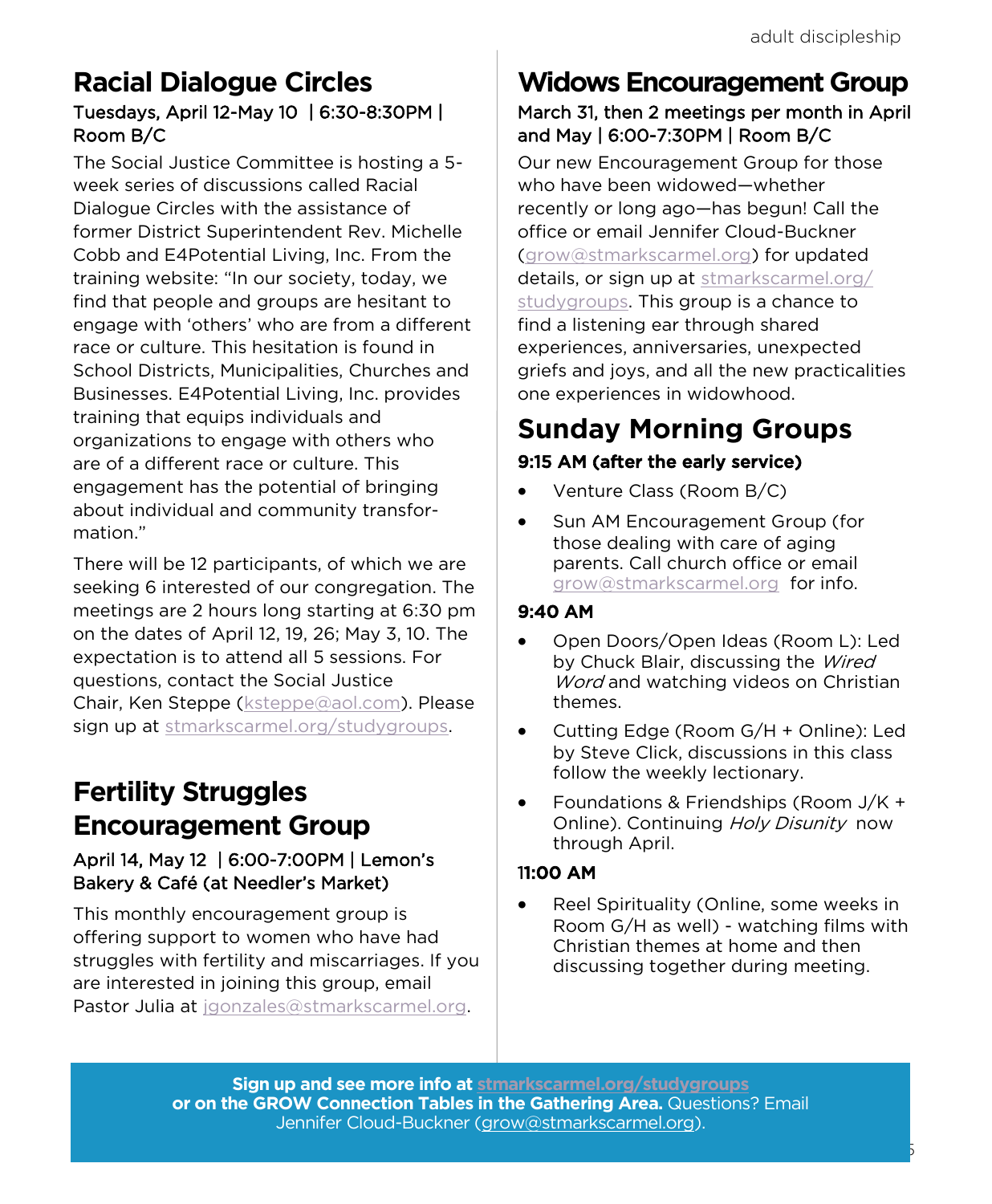# **Open Groups**

## **UMW**

### St. Mark's United Methodist Women Tuesday, 4/8 | 9:00 AM & 7:00 PM

Welcome Springtime as our UMW~slowly steps into United Women of Faith. We will certainly



continue to be United Methodist Women at heart, and adapt the newer programs for membership nurturing and for drawing new members into our fellowship of faith. We hope you can join us in Cornerstone Commons on April 12th 9:00 AM or 7:00 PM, for our next monthly gathering. Light refreshments are served at each meeting, inspiration will be gained, fellowship of friends is definitely going to be present, and opportunities to fulfill our mission of community outreach are planned.

#### INTEREST GROUP NEWS Cultural Insights

In the Cultural Insights Group this month, Pat Parks will offer experiences and information about her opportunity to live in England, Germany, and Ireland. We will learn about the people and cultures, as well as the churches based in these regions.

### Caring and Sharing

The Care and Share Interest Group has created and delivered 49 baskets. Your donations are greatly appreciated and will continue to be used. Your donations of craft supplies and individual foods/snack and hot cocoa/hot cider type items is greatly appreciated and all your thoughtful gift items are being used.

### Bookworms 2022 Books

Gail Lee facilitates the discussion in April with And Then There were None by Agatha Christie.

### Spiritual Reflections (AM only)

Rodene Gosselin continues studying Bearing Witness in the Kin-dom.

### Color and Chat (AM only)

Join us for calm coloring of beautiful cards, and meaningful discussion.

### Bookmarkers 2022 Books (PM only)

Deb Skinner will lead the discussion of The Beantown Girls by Jane Healey (For WWII History Month).

### THE UMW READING PROGRAM

Monday, April 25 | 7:00 PM—8:30 PM

"Your Window to the World" meets five times a year to discuss books selected by the United Methodist Women's National Office. The next discussion, is from Leadership Development Category in the church library. For more information or to be added to the reading email list email Kathy Lentz at [KathyLentz@gmail.com](mailto:KathyLentz@gmail.com?subject=umw%20reading%20program)

## **Trinkets & Treasures Friday, May 27 & Saturday May 28**

When you are spring cleaning, remember to save your unwanted Trinkets and Treasures for our annual garage sale in May. It is UMWs largest fundraiser and all hands on deck will be needed to make it a success. Whether you can volunteer for a couple of hours or a whole day, it all helps.

We are still looking for 1 or 2 more volunteers to help co-chair this event with Peggy Hoy. If you are willing and able, please contact her at [pahat664@gmail.com.](mailto:pahat664@gmail.com)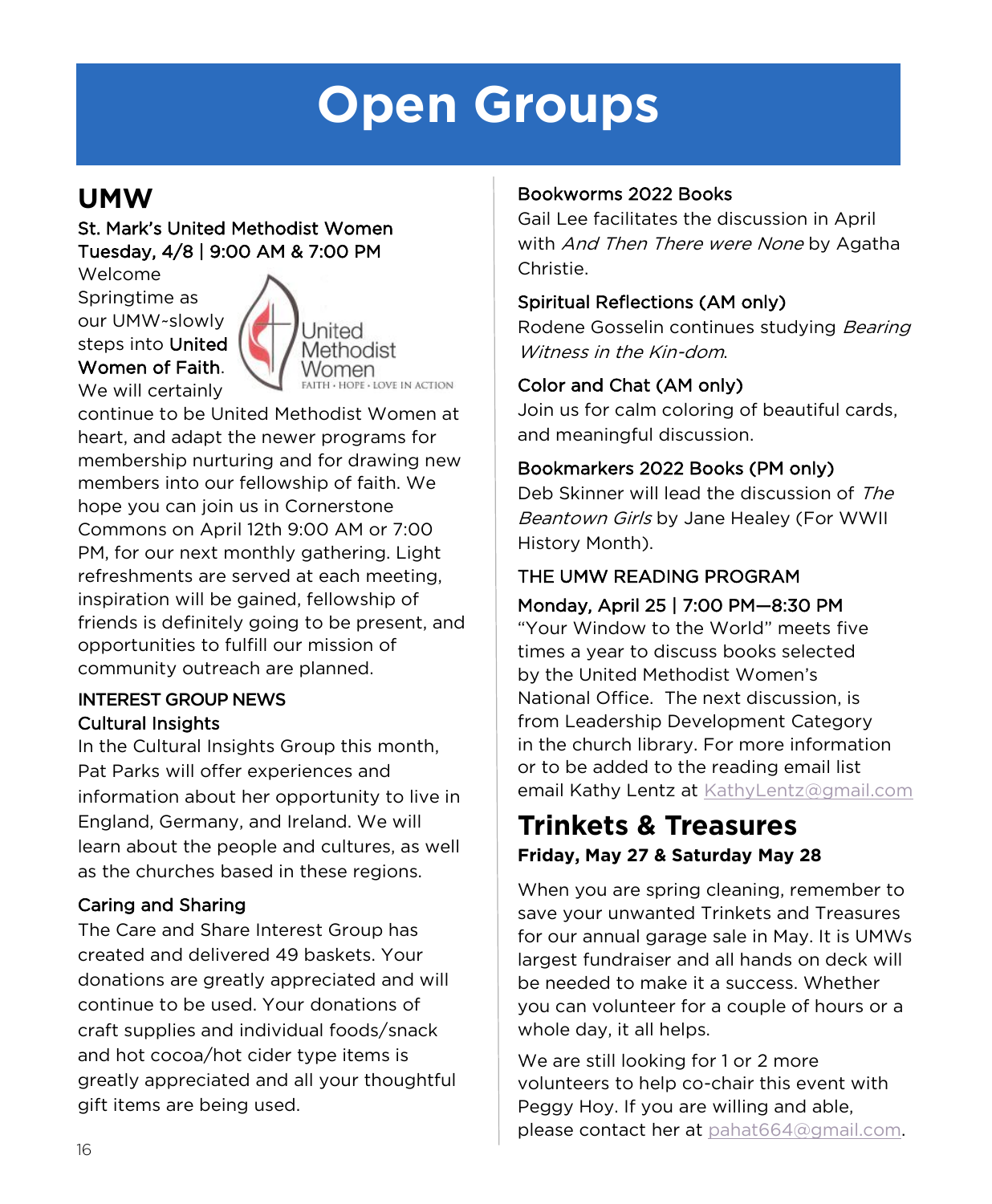

# **UMM Breakfast Meetings**

**Saturday, 4/2 | 7:30 AM** Ireland travels of John Wesley Brian White, Speaker NOTE THIS DATE HAS BEEN CHANGED BECAUSE OF CARMEL MARATHON

The United Methodist Men invite all men to our April Meeting where Brian White, Roger Schenk, Linda Schenk and Michelle White will be speaking about their recent trip to Ireland. Men and women are welcome to join this meeting.

The United Methodist Men Breakfasts are normally held the 2nd Saturday of every month. Please plan to attend and invite other men to join us for this special gathering.

UMM provides a supportive fellowship of men who seek to know Jesus Christ, to grow spiritually, and to seek daily God's will. UMM has donated to many Missions. For more information, visit [stmarkscarmel.org/umm.](https://stmarkscarmel.org/umm/)

For more information about UMM or to be added to the email list, contact Mike Bultemeier, [umm@stmarkscarmel.org](mailto:umm@stmarkscarmel.org) Join us!

# **Marksmen**

### Panera Bread (Range Line) 4/7 & 4/21 | 6:30 AM

A community of career-and family-focused men seeking to develop relationships while we unplug from the daily stress that life can bring. We meet periodically. if you have any questions or would like to be put on our list, email

[marksmen@stmarkscarmel.org.](mailto:marksmen@stmarkscarmel.org)

# **MOBS (Methodists on Bikes)**

Weather is beginning to warm & plans for another St. Mark's MOB Methodists on Bikes) season are starting to roll in May.



This adult bicycling group

will begin to meet the 1rst & 3rd Saturdays and 2nd & 4th Wednesdays of the month for recreation rides. (May– September)

Wednesdays, 6:30 PM – One-hour rides starting from St. Mark's and winding through local neighborhoods & trails for 10-12 miles.

Saturdays, 7:30 AM – Fast paced rides on county roads for 15 miles or more. Starting location & length of ride determined by ride leader.

# **Summer at St. Mark's**

For a full listing of events and activities available at St. Mark's this Summer, go to [stmarkscarmel.org/events](https://stmarkscarmel.org/event-cal/)



**WEICOME: CDOW: SEDVE**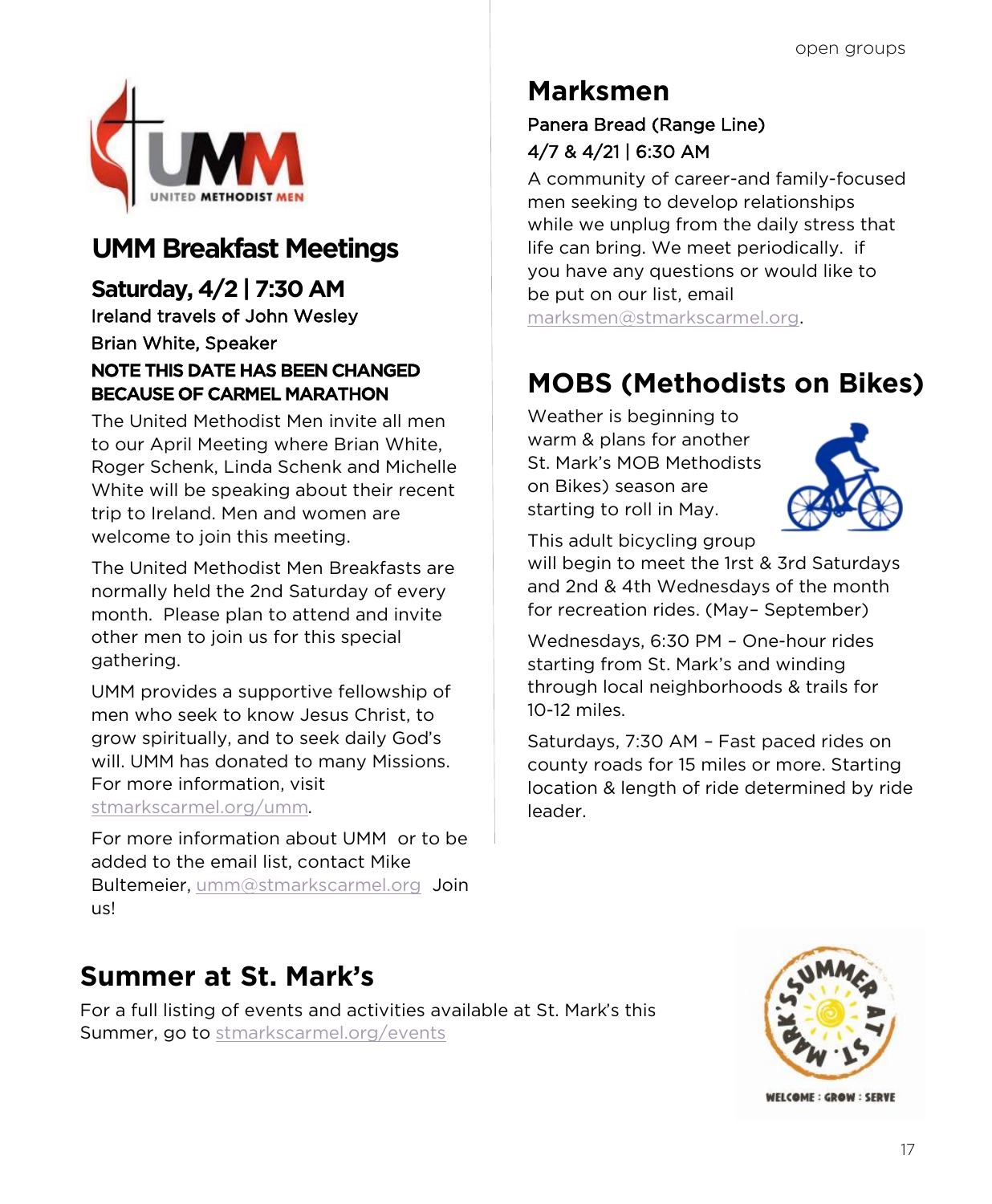# **Open Group Schedule**

# **Mondays**

### COFFEE 'N CAMERAS Monday, 4/18 | 9:00 AM

This self-help camera group meets for conversation about photographic art & technique. Bring your camera & your questions. Contact Ken Shultz, [ken\\_shultz@sbcglobal.net](mailto:ken_shultz@sbcglobal.net?subject=Coffee%20and%20Cameras) for more information.

## **Tuesdays** BASKETBALL OPEN GYM | 7:00 PM

Join us every Tuesday for Open Gym Basketball for ages 16 and above. Contact Mark Moore, [mvm2920@aol.com](mailto:mvm2920@aol.com) for more information.

## PAGE TURNER BOOK CLUB Tuesday, 4/19 | 7:00 PM-8:00 PM

The Other Side of the River by Alex Kotlowitz

Join us the 3rd Tuesday of each month if you enjoy good books, discussions, and a shared evening with new/old friends. If you have any questions, contact Marcia Flora, [mflora1950@yahoo.com](mailto:mflora1950@yahoo.com?subject=Page%20Turners%20Book%20Club) .

### PRAYER SHAWL MINISTRY Friday, 4/15 | 11:00 AM | Chapel

Join us as we prayerfully knit and crochet prayer shawls that will be used to provide comfort and solace to people in need. Supplies are available. Men are welcome too! This is a change of date from the last newsletter. Contact Judy Bonnet, [b](mailto:bonnetjm@icloud.com)onnetim@icloud.com for more information .

# **Wednesdays**

### ROMEOS (RETIRED OLD MEN EATING OUT) Le Peep | 86th & Keystone | 11:00 AM

All men are invited to meet weekly at Le Peep's. Contact Don Mehl for more information at [djmehl2004@aol.com](mailto:djmehl2004@aol.com?subject=ROMEOS)

### VOLLEYBALL OPEN GYM | 6:30 PM

Join us every Wednesday for Open Gym Volleyball for ages 16 and above. Playing experience is recommended. Come ready to have fun! For more information contact Ed Rowell, [jackieanded@gmail.com.](mailto:jackieandedrowell@gmail.com?subject=Volleyball%20Open%20Gym)

# **Thursdays**

#### JULIETS Thursday, 4/21 | 11:30 AM Houlihan's Hamilton Town Center

Juliets (Just Us Ladies Into Eating Out Together) Contact Barbara Johnson, (317) 863-2689, [timberblj@gmail.com,](mailto:timberblj@gmail.com?subject=JULIETS) or text 303-918-6308 by 4/18 so correct reservations can be made.

## PICKLEBALL **Thursdays | 7:00 PM**

Join us on Thursdays for Open Gym Pickleball (for 16 years olds and above.) Contact Janet Brown or Doug Brown, [dthbrown@gmail.com](mailto:dthbrown@gmail.com) for more information.

### CRAFT & HOBBY GROUP Thursday, 4/21 & 5/19 | 6:00 PM-9:00 PM

Join us for a time of fun and fellowship as we each enjoy our craft or hobby. We will follow all guidelines established by the church at the time of our gatherings.

RSVP to Kathy Bartel, 317-294-4908 or [krbartel@gmail.com.](mailto:krbartel@gmail.com?subject=Craft%20&%20Hobby%20Group)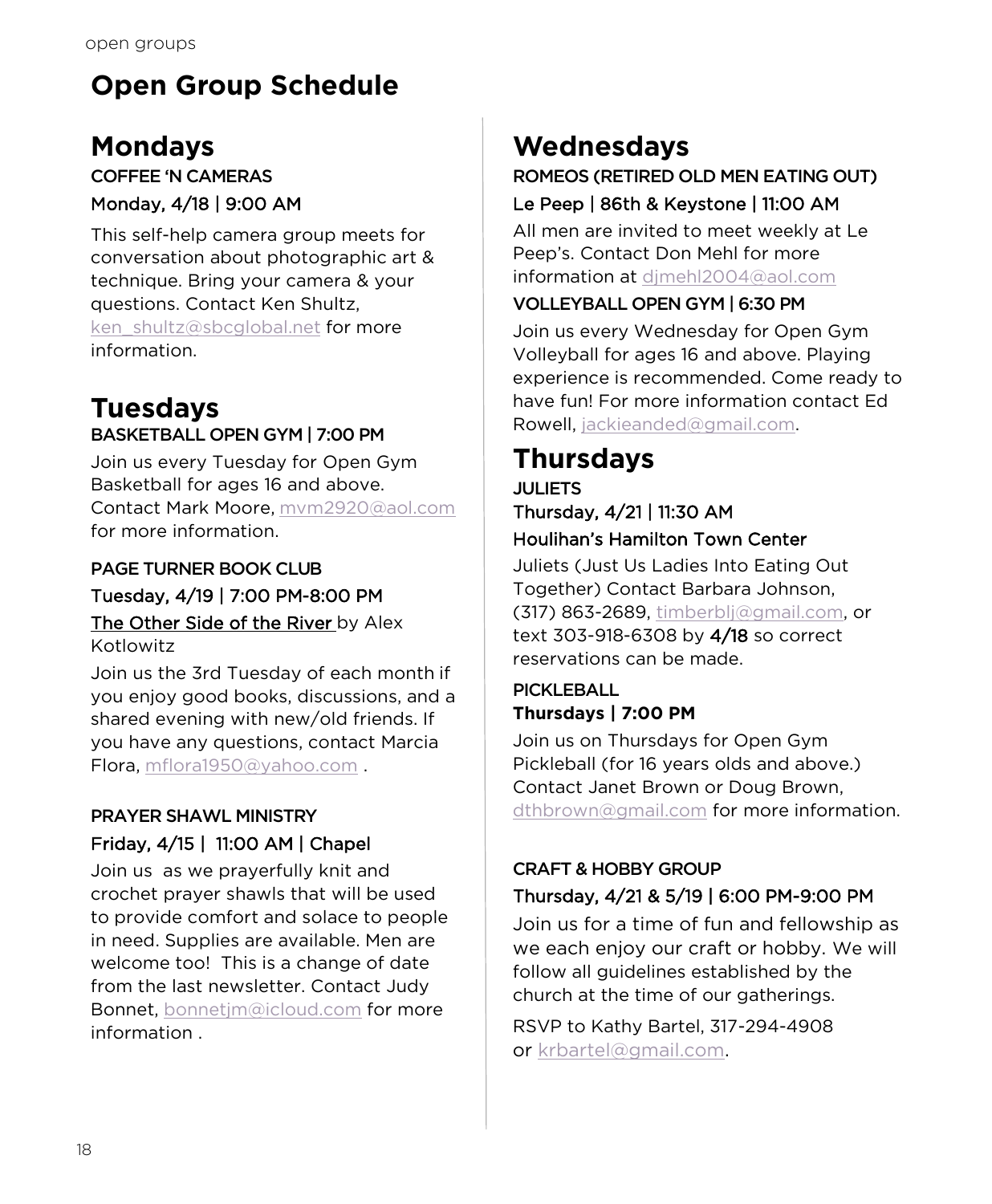# **Committee News**

# **Church Council**

The church Council met on March 16<sup>th</sup>. We reaffirmed that our goals are embodied in our church message: WELCOME GROW SERVE. We will be keeping these goals in mind as we work on our committees and groups.

We completed our brain storming actions for this year and are moving on to implementing our ongoing work and the new ideas. We need your support and participation as we work to WELCOME GROW and SERVE.

# **Library**

Check out the latest new books to be

added to our library collection. They are displayed on the shelves under the courtyard window and include both fiction and nonfiction. New and



seasonal children's books will be found on the top shelves of the children's section. Please sign and date the card in the back of each book and leave it in the plastic box on the checkout table inside the library door. The book return box is located just inside of door #2.

# **Job Opportunities**

### CHILDCARE JOB OPPORTUNITY

St. Mark's is looking to hire several (paid) childcare staff. Childcare helpers needed during weekday mornings and occasionally during the early evening. All training provided. Please contact Ramie Cooney at [rcooney@stmarkscarmel.org](mailto:rcooney@stmarkscarmel.org) to apply or for more information.

## YOUTH INTERNSHIP OPPORTUNITIES

Children's Ministry is excited to announce paid internship opportunities for Summer 2022. Work schedules will be flexible and approximately 15 hours per week during the summer months for youth (who must have at least completed their sophomore year of high school through college graduates). For more information visit [stmarkscarmel.org/jobs.](https://stmarkscarmel.org/jobs/)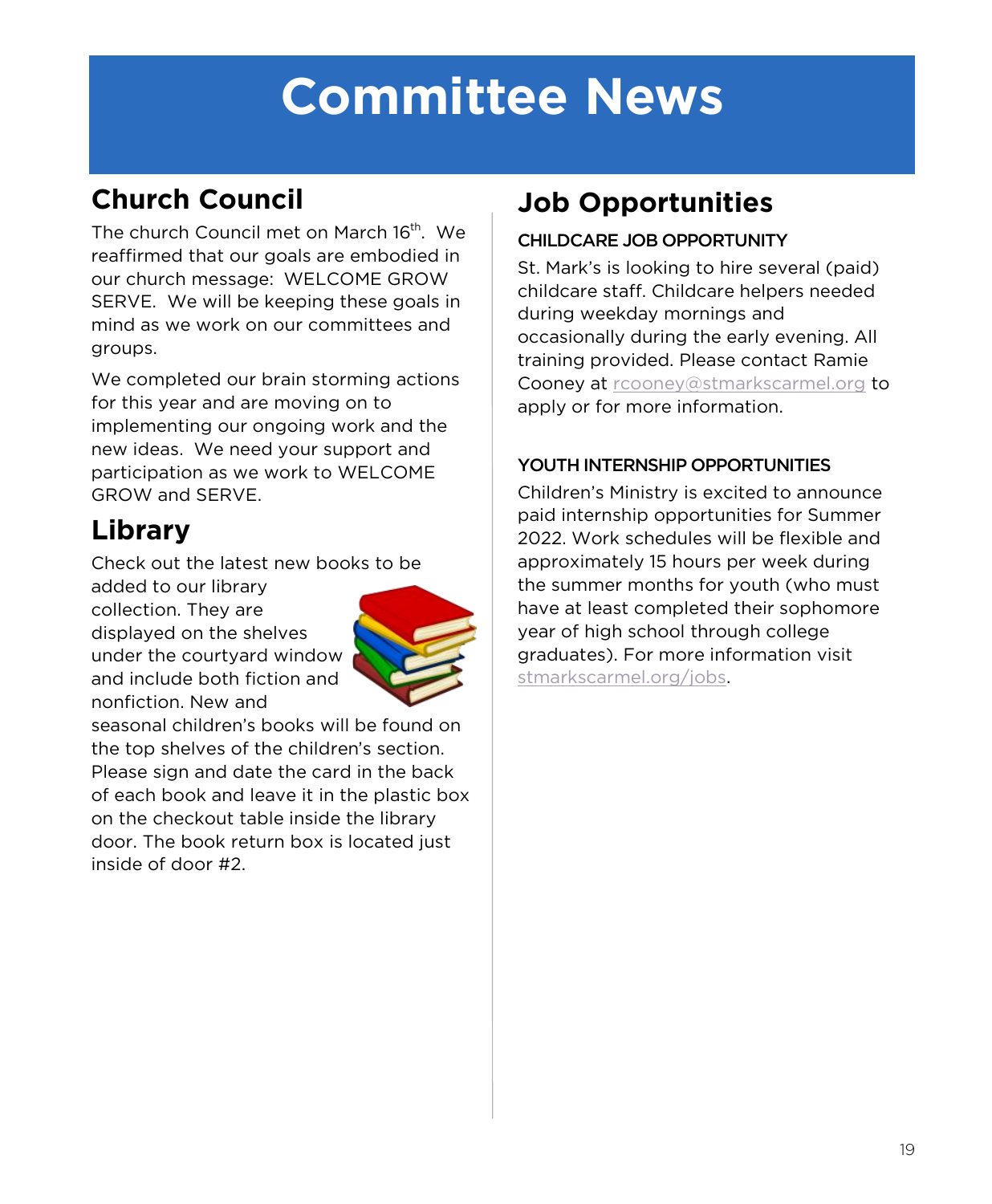# **Social Justice Committee**

The Social Justice Committee would like to thank those who participated in the book discussion, "I'm Still Here" by Austin Channing Brown. For more reading on our current theme regarding racism, check out "I Take My Coffee Black" by Tyler Merritt and "Black Birds in the Sky" by Brandy Colbert. Both are available in audiobook format read by the respective authors.

A more intense study on racism facilitated by Rev. Michelle Cobb called Racial Dialogue Circles will be offered at St. Mark's. This study will consist of five meetings, once a week starting on April 4. See page 15 or [stmarkscarmel.org/](https://stmarkscarmel.org/studygroups/) [studygroups.](https://stmarkscarmel.org/studygroups/) 

In coordination with the Youth Ministry program at St. Mark's, we will be scheduling a viewing of the film "Finding Fellowship" This documentary shows how three churches came together in finding reconciliation. Look for more information on the date in the near future.

Our theme for early summer will be addressing Native American social inequities and the United Methodist missions that serve in the western United States. This will serve as a lead-in to the VBS theme for this summer, Monumental Adventure.

# **SPRC**

Dear St. Mark's Family,

It is our task to inform the church that Bishop Julius C. Trimble has appointed Rev. Julia Gonzales to serve as pastor of Main Street United Methodist Church in Kokomo, Indiana, beginning July 1, 2022. We are very grateful for the ministry that Pastor Julia has provided to St. Mark's these past four years and wish her well as she moves to her first solo pastor appointment. She will be continuing her work at St. Mark's for the next few months, and we will provide opportunities to celebrate her ministry as her transition date draws closer.

The Staff-Parish Relations Committee (SPRC) will be working with our Conference Superintendent, Rev. Dr. Saneta Maiko, to give him vital information about the mission and ministry of our church as the Bishop and Superintendents work on the selection of our next Associate Pastor. We have already begun the process of providing general information about the church and specific information about our hopes and needs for the Associate Pastor position.

In the meantime, please pray for Pastor Julia and Kyle, our SPRC members, the Bishop, and Superintendents, that we all might have a clear leading about the next pastor.

Karen Reist, Staff-Parish Relations Committee Chairperson Brian White, Lead Pastor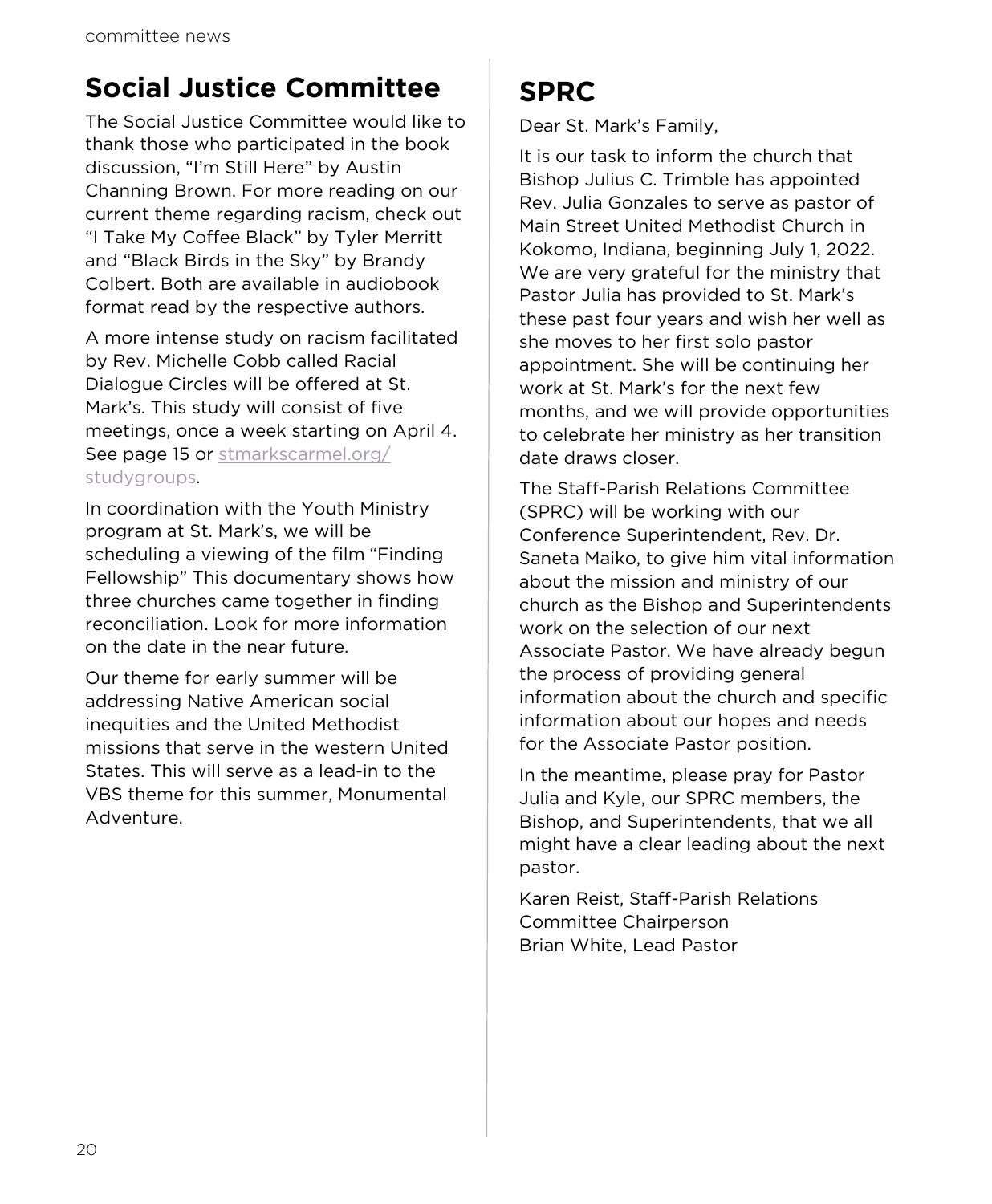# **Community News**

# **Directory Updates**

Jay & Judy Bonnet 14226 James Dean Drive Carmel, IN 46033-9866

# **Sympathies**

To Kathy Bartel at the death of Michael Grayson, her father.

To the family of Loren Marley at his death.

# **Births**

At the birth 3/9 of Gabriel William Nemeth. Parents Jessica and Phil; grandparents Liz and Don Rix; aunt and uncle Jennifer & Matt Reynolds.

# **Circle of Care**

The Circle of Care list includes St. Mark's members and friends who are homebound or in a care facility. Your prayers for these brothers and sisters in Christ mean so much to them and to their families.

| Jean Anderson        |
|----------------------|
| Doris Carlow         |
| Phyllis Delp         |
| Jerry Delp           |
| Hilda Meyers         |
| Dorothy Mecca        |
| Jane Roberts         |
| <b>Marlene Myers</b> |
| Brenda Weikel        |
|                      |

# **To the Congregation**

Dear St. Mark's Family,

Thank you very much for the beautiful plant and the kind words of support we've received at the death of my dad, Mike Grayson.

We miss him, but know he is in God's arms now.

Sincerely, Kathy & Dave Bartel

Dear St. Mark's Family,

Thank you for all the love and support over the last month. The beautiful Azalea arrangement and Julia's support and help with the funeral were just amazing. The ceremony was exactly what our family needed to bring closure and commence the healing process. Our hearts are full of gratitude to Pastor Julia and the St. Mark's family.

Lori Mckeown & Family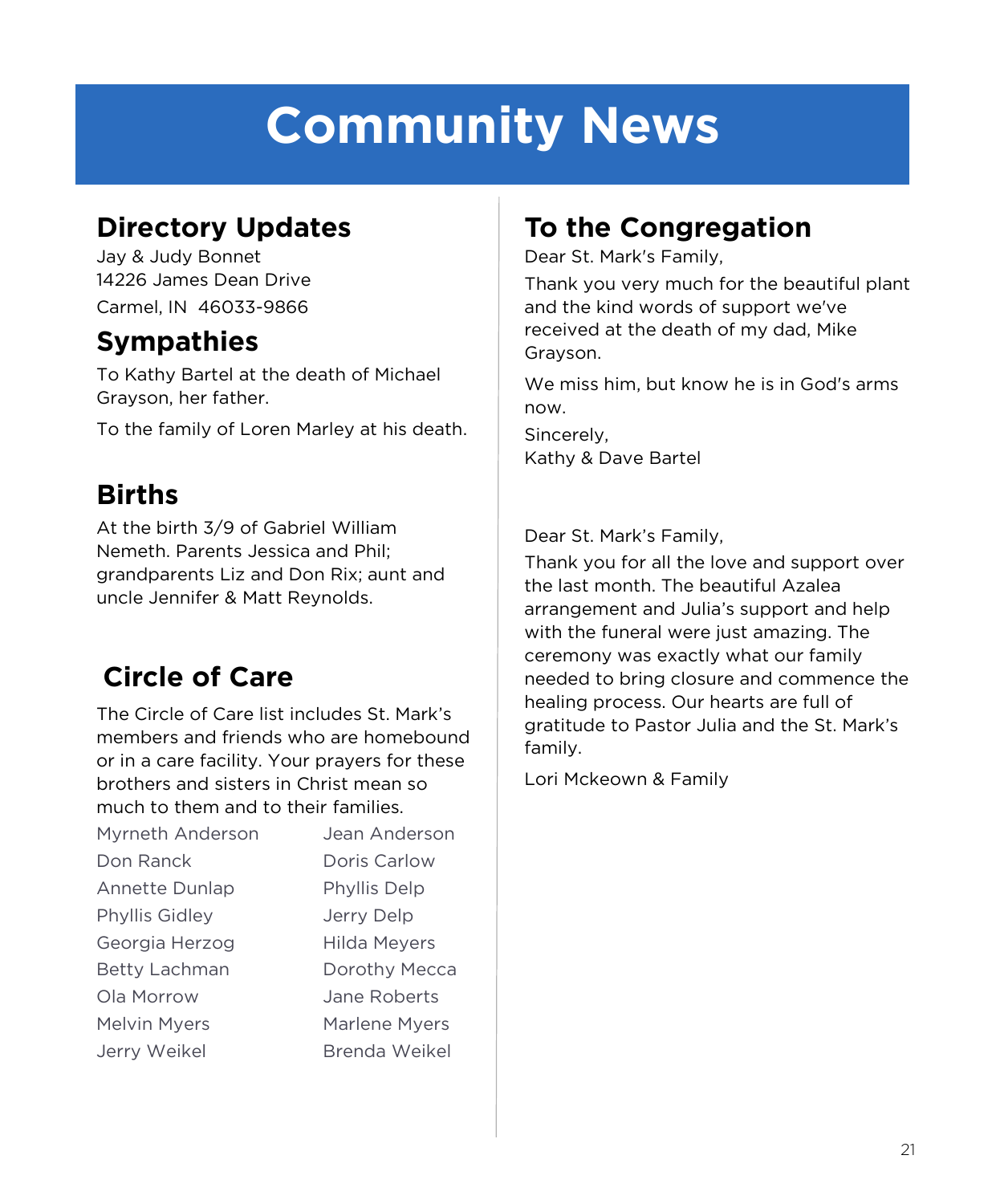# 22

# **Upcoming Events**

## Orchestra Concert **Sunday 5/1 | 12:00 PM**

Bring your own lunch and join St. Mark's Orchestra for the annual pops concert. Dessert will be provided. Be sure to enter the drawing to conduct the orchestra!.

## Spring Celebration Dinner **Tuesday, 5/10 | 6:00 PM**

Be sure and circle your calendar for Tuesday, May 10th ~ St. Mark's Spring Celebration Supper! Exciting plans are in place for a gathering of the women of our church and their children. Fun Activities, Delicious Food, and a truly special - brief program, guarantees uniting

multi-generational ages with memories that will be cherished. Invite all your St. Mark's friends! More details and information about tickets will be coming soon. Plan to be with us for this evening! You will not want to miss this joyous celebration!

## **Game Night Saturday, May 14 | 6:00 PM-8:00 PM**

When was the last time you played a game?? Have you been craving some social time with friends and family? Join in the fun at Game Night at St. Marks! Play an old favorite or learn a new game - there will be plenty of options for fun ;-). Whether you like card games, board games, or you're a Euchre champ, it's all

here for you! There will be something for everyone - young and old - singles, couples and families - all are welcomed! You might even win a prize! Bring a dessert or a snack to share or just show up! Look for details on signing up.





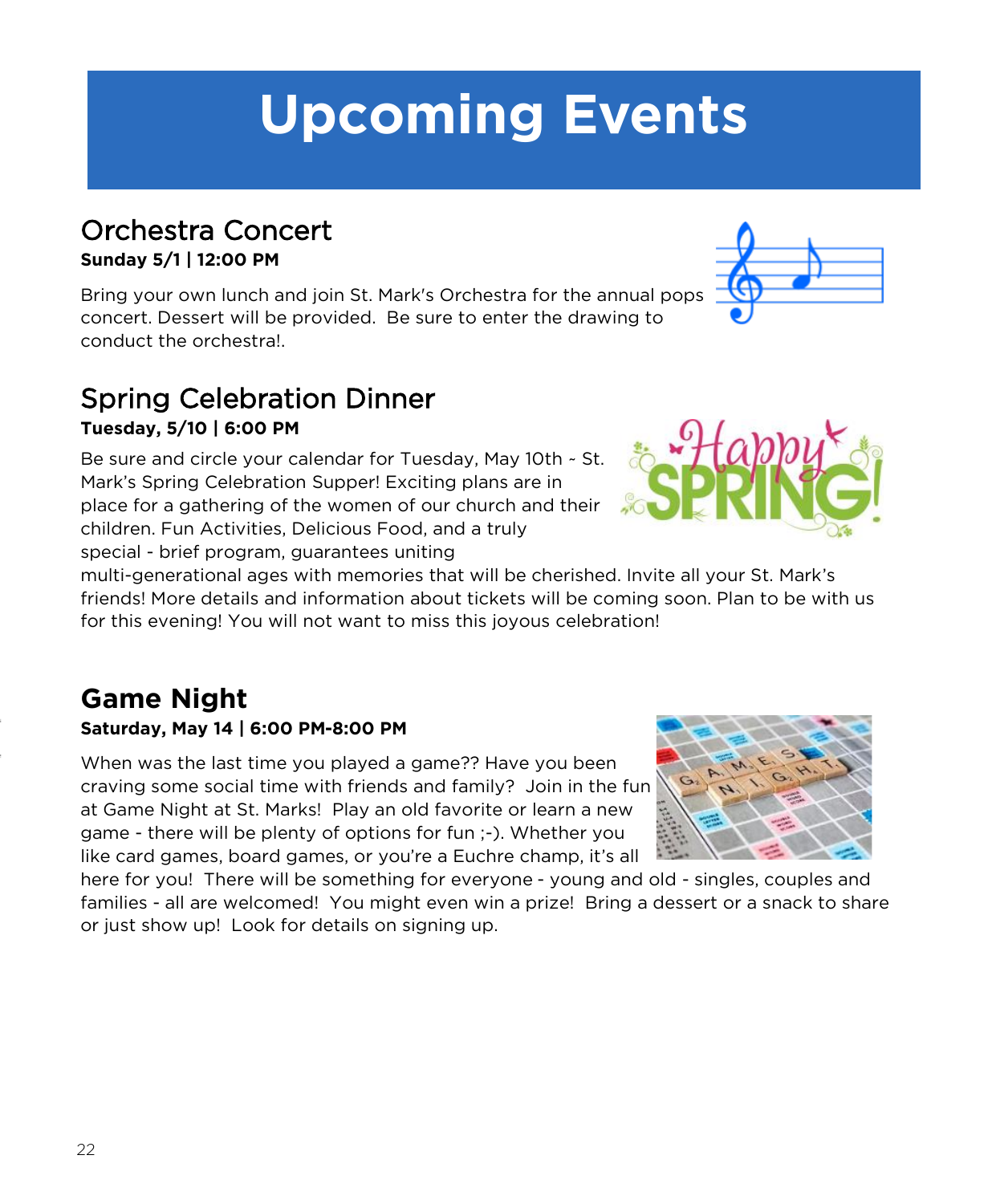## **New Member Class Sunday, 4/24, 5/1 & 5/22 | 2:00 PM—3:30 PM**

Are you interested in exploring membership at St. Mark's? We invite you to join us for a three-week class to learn more about St. Mark's, get to know the pastors, and meet others investigating membership. We will discuss the mission and vision of St. Mark's and committing to a lifelong discipleship journey.

The new member class will be offered in a hybrid format in either room B/C or on Zoom.

Sign up at [stmarkscarmel.org/nextsteps](https://stmarkscarmel.org/nextsteps/) or contact Missi Koenig at [mkoenig@stmarkscarmel.org.](mailto:mkoenig@stmarkscarmel.org) Childcare is available with 72 hour advance notice.

# **Time to Picnic & Play**

**Tuesday, 6/7 & 7/21 | 6:00 PM**

Save the date for these new events--two gatherings for all ages outside and in Wesley Hall with music, treats, celebration, and creative activities for missions and fun. Rain location will be in Wesley Hall.

## **Trinkets & Treasures**

**Friday, 5/27 & Saturday 5/28** 

Trinkets and Treasures is an annual garage sale held in May. It is UMWs largest fundraiser – all funds raised go to support missions. Make sure you save the date whether you bring items to sell or come and shop.



# **Cello Recital with Lori Horner, Cello | Sunday, 5/15 | 2:00 PM**

You're invited! Please join us for a Sunday Afternoon Recital with Dr. Lori Honer. When live performances ceased due to the pandemic, cellists throughout the world turned to Bach's Cello Suites for comfort, solace and joy. In celebration of the return to live performance and of the 300<sup>th</sup> anniversary of the composition of J. S. Bach's Cello Suites, this recital will feature several of the Suites and storytelling about the music, Bach, Pablo Casalsand a few personal musings. We look forward to seeing you then

**ST. MARK'S IS A** COMMUNITY OF **FOLLOWERS OF JESUS CHRIST** THAT STRIVES TO